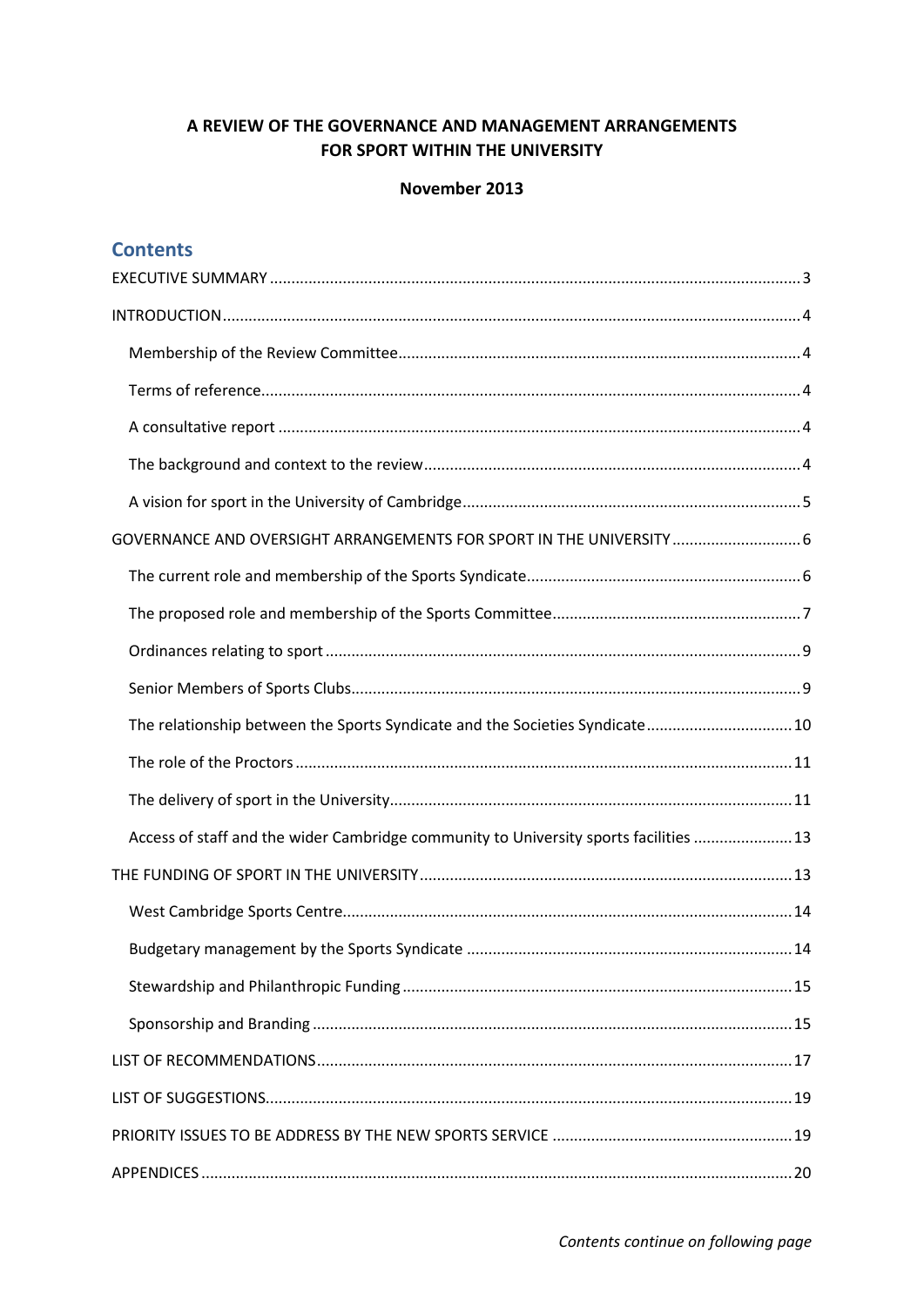|             | Appendix A. The paper proposing a review that was approved by the Council at its meeting on                                                                                    |
|-------------|--------------------------------------------------------------------------------------------------------------------------------------------------------------------------------|
| Appendix B. |                                                                                                                                                                                |
|             | Appendix C. List of interested parties who were approached to submit evidence to the review<br>committee (in addition to the general invitation published in The Reporter). 24 |
|             | Appendix D. List of those who provided written evidence to the review committee 25                                                                                             |
|             | Appendix E. List of those who provided verbal evidence to the review committee26                                                                                               |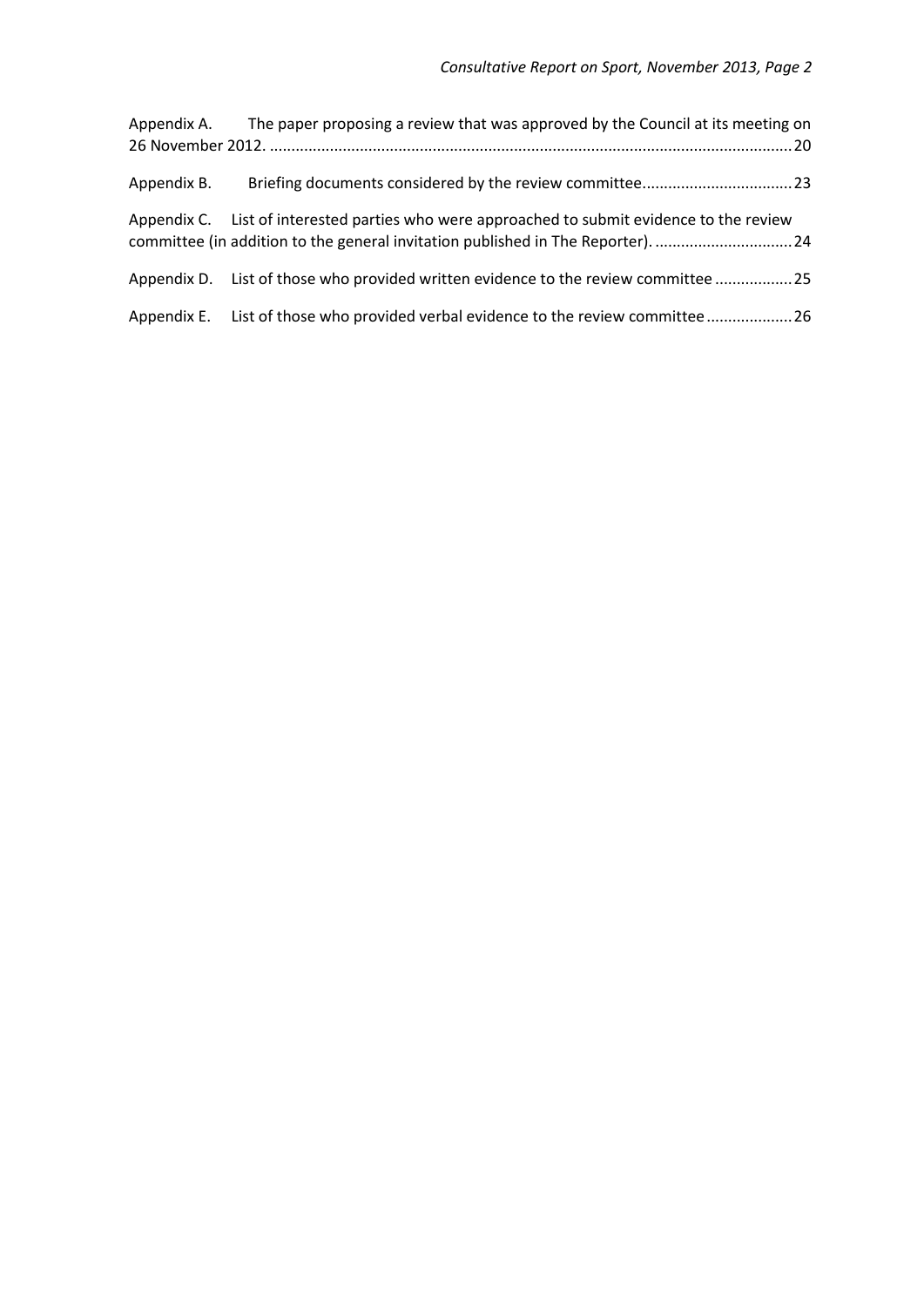# <span id="page-2-0"></span>EXECUTIVE SUMMARY

In November 2012 the Council established a committee to review and make recommendations in relation to the governance, management and funding of sport in the University. The committee now present a consultative report for consideration by the Council and the Regent House.

Responsibility for the governance of sport in the University, and for the provision of advice currently rests with the Sports Syndicate. However, there is neither a clearly articulated vision nor a strategy for sport nor evidence of forward planning, except for the construction of the West Cambridge Sports Centre. There is no significant institutional relationship between the Syndicate and the broader Collegiate University.

The Department of Physical Education is also structurally and administratively disconnected from the governance and decision-making structures of the University. The Syndicate does not oversee the budget of the Department, nor does it provide an effective bridge between the Department and the rest of the University. The apparent independence of the Syndicate and the Department from key decision-making bodies has had a negative impact on relationships between University and sport.

The review committee believes that the provision of high quality sporting facilities benefits students, staff and the Collegiate University as an institution as well as the local community. The Committee presents a draft vision for the role of sport which it recommends the University should adopt.

The review committee recommends that the Sports Syndicate should become a joint committee of the Council and General Board, and it should be called the University Sports Committee. It further recommends that the Department of Physical Education should be renamed the University of Cambridge Sports Service and become part of the Unified Administrative Service.

The principal terms of reference of the University Sports Committee should be to:

- 1. Set a strategy for sport
- 2. Secure and allocate resources to deliver that strategy
- 3. Oversee the delivery of that strategy by the Sports Service
- 4. Oversee the registration of sports clubs
- 5. Manage risks relating to sport in the University.

The Sports Committee should make the case to the University for sport, and be responsible for managing funding for sport in the University, including sponsorship and philanthropic giving.

The current management of sports facilities and services is fragmented. The Head of the Sports Service, the new post that is proposed to replace that of the current Director of Physical Education, should co-ordinate the use of those facilities and services throughout the University.

The provision of sports services should be primarily for students. However, such services should also be made available for the benefit of staff and the public, and to generate income, as far as it is possible to do so without compromising availability to students.

The report makes fifteen recommendations and two suggestions. These are a combination of structural recommendations for the University, and recommendations for action by the new bodies that will be created. If the recommendations of this review are approved, University Ordinances will need be revised accordingly. In addition, the report highlights a number of matters for priority attention by the proposed Sports Service and Sports Committee.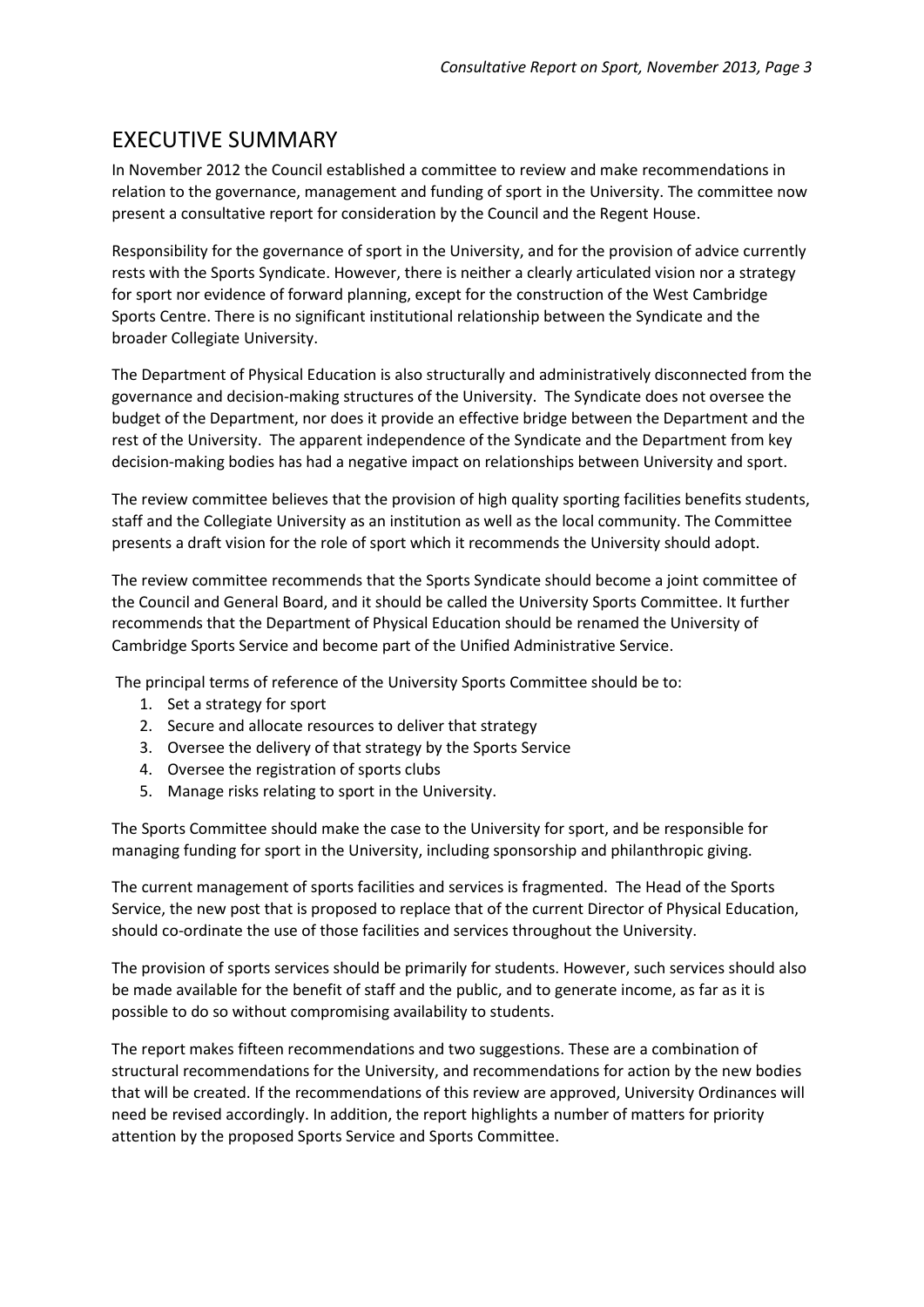## <span id="page-3-0"></span>INTRODUCTION

At its meeting on 26 November 2012, the Council accepted a recommendation from the Chair of the Sports Syndicate and the Registrary that there was a need for an independent review of the governance and management arrangements for sport within the University. The paper which the Council received is attached at Appendix A.

## <span id="page-3-1"></span>*Membership of the Review Committee*

The membership of the review committee was agreed as follows:

Professor Jeremy Sanders, Pro-Vice-Chancellor for Institutional Affairs (Chair) Dr Bill Nolan, Senior Tutor at Robinson College Professor Shirley Pearce, external member of the University Council and former Vice-Chancellor of Loughborough University Mr Christopher Pratt, Bursar of Jesus College and member of the Sports Syndicate Dr Christina Skott, the Junior Proctor (2012–13) Mr John Walker, Representative of the Graduate Union Mr Dom Weldon, Representative of Cambridge University Students' Union Mr Keith Zimmerman, Director of Student Administration and Services in the University of Oxford until September 2013 and then Director, Students at The Open University Mr Rob Needle, the Registrary's Office (Secretary)

## <span id="page-3-2"></span>*Terms of reference*

The Council approved the following terms of reference for the review:

1. To consider the current governance and oversight arrangements for sport in the University and to make recommendations to the Council.

2. To consider the current arrangements for the management and funding of sport in the University and to make recommendations to the Council.

#### <span id="page-3-3"></span>*A consultative report*

This report is intended to be a consultative report, for consideration by the Council, followed by a Discussion. The review committee will consider any suggested amendments and then submit a further Report to the Council for consideration and publication to the Regent House.

### <span id="page-3-4"></span>*The background and context to the review*

The University of Cambridge lists as one of its core values the provision of 'opportunities for broadening the experience of students and staff through participation in sport, music, drama, the visual arts, and other cultural activities'. [\(http://www.admin.cam.ac.uk/univ/mission.html](http://www.admin.cam.ac.uk/univ/mission.html) )

The value of sport to the University is endorsed by the Vice-Chancellor: 'Through its impact on the individual, sport helps the University achieve its mission of pursuing education, learning and research at the highest levels of international excellence'. [\(http://www.sport.cam.ac.uk/CambridgeSportsCentre/index.html\)](http://www.sport.cam.ac.uk/CambridgeSportsCentre/index.html)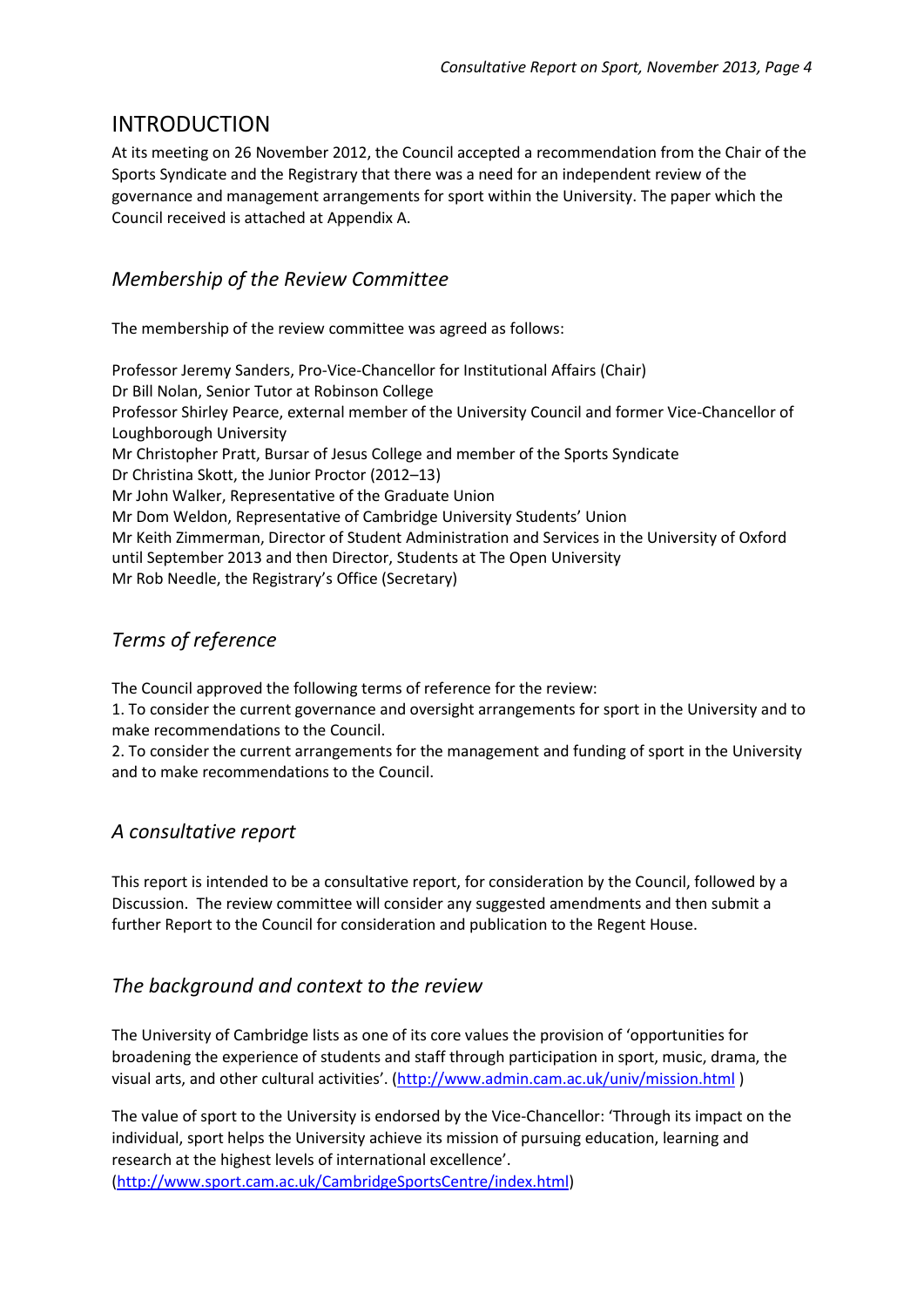There has not been a significant review of sport in the University since the 1981 McCrum Report reported to the Athletics Syndicate, to the Council and to the University. The University reviewed the Athletics Syndicate in the Michaelmas Term 1992 replacing it with the Sports Syndicate.

The McCrum report focused on sites and buildings. It recognised that there was a range of different roles for sport in students' lives, and also incidentally mentioned the potential value of making facilities available to staff as a source of income for the University. However, there was no in-depth analysis of these matters nor any attempt to establish the most effective governance or management arrangements. There has also apparently been no revision of the relevant Ordinances for many years.

The Sports Syndicate is currently the body responsible for overseeing sport in the university. In April 2012, Dr Pat Marsh undertook a review of sport in the University on a voluntary basis. Dr Marsh presented a draft interim report on her findings to the Sports Syndicate in October 2012. That report highlighted the need for substantial changes in the governance and management of sport in the University.

As a result of that report, the Chair of the Sports Syndicate and the Registrary presented a joint paper to the Council, asking for an independent review to be established by the University. Dr Marsh's draft interim report was made available to the review committee and provided valuable material that usefully informed its thinking.

In the course of the review, the committee considered eight documents (listed at Appendix B). Submissions of written evidence were invited by advertisement in the Reporter and by emails inviting evidence from key individuals and groups (listed at Appendix C). The committee received forty written submissions of evidence (listed at Appendix D) and heard verbal evidence from twenty witnesses (listed at Appendix E).

The organisation and financing of sport within colleges is a central feature of sport in Cambridge which is clearly outside the remit of the review committee. Nevertheless the relationships between University and College sport are important, and we refer to them where appropriate in this review.

## <span id="page-4-0"></span>*A vision for sport in the University of Cambridge*

In accordance with the University's published core values, the committee believes that the provision of high quality sporting facilities benefits students, staff and the University as an institution. Students can benefit from engaging in physical activity. This complements the academic component of their time at Cambridge, whilst simultaneously providing motivation and developing transferable skills (such as teamwork, leadership, time-management), which will enhance their future employability and effectiveness. Staff also benefit from being healthier, happier and having fewer days sickness as a result of opportunities to keep fit, sport being a good means of relieving stress. Participation in sport also creates opportunities for students and staff of different backgrounds, ages, disciplines to come together, and it helps to create a sense of community. In addition, sport can also create opportunities for the University to engage with, and enhance the life of, the local community.

Sport can enhance the reputation of the University nationally and internationally. Major sporting occasions are opportunities for students of high academic achievement to display a correspondingly high level of sporting talent. The University's profile in the sports domain can be an effective means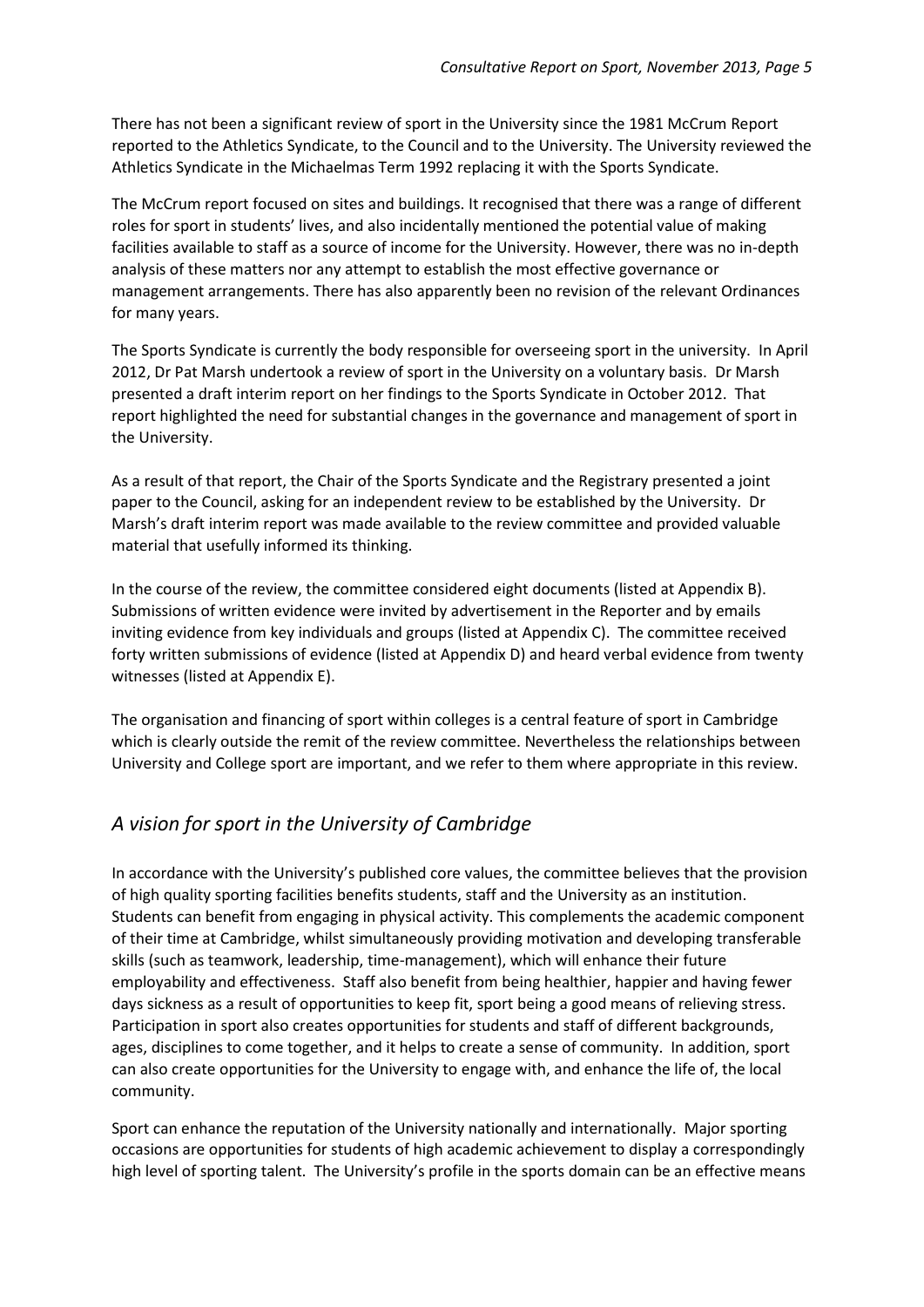of maintaining beneficial links with alumni who have positive memories of the time they spent playing sport at the University and in forging links with friends and supporters of the University. Also, what the University has to offer at the elite or recreational level of sport might attract potential applicants at both graduate and undergraduate level, including those whom the University is targeting in connection with its OFFA (Office for Fair Access) Agreement. It can help to attract those students who have the intellectual ability to apply but who might think it is too exclusively an academic environment for them to enjoy.

The University currently has no articulated vision or strategy for sport, and there is no evidence of forward planning or target setting, except for the construction of the West Cambridge Sports Centre. The review committee felt that there was need for a working definition of the University's ambition for sport and agreed the following working statement, which informed its enquiries and thinking:

*Through its wide-ranging benefits, sport will help the collegiate University to achieve and sustain excellence in teaching and research by:*

- *• Providing for the health and wellbeing of the University community through encouraging widespread involvement in sport;*
- *• Encouraging and enabling the success of College and University Sports Clubs in delivering competitive opportunities to their members;*
- *• Supporting elite athletes to achieve their full potential.*

*This will be achieved by delivering outstanding facilities and services and managing them effectively and responsively for the benefit of students, staff and the wider community.*

## <span id="page-5-0"></span>GOVERNANCE AND OVERSIGHT ARRANGEMENTS FOR SPORT IN THE UNIVERSITY

### <span id="page-5-1"></span>*The current role and membership of the Sports Syndicate*

The University of Cambridge Ordinances relating to the Sports Syndicate state that its membership should be as follows;

'(a) the Vice-Chancellor or a duly appointed deputy as Chairman;

(b) five members of the Senate appointed by the Council;

(c) one member of the Finance Committee of the Council, appointed by the Council on the nomination of the Committee;

(d) the Chairman of the Committee of Senior Treasurers of College Amalgamated Clubs or a representative appointed by the Chairman;

(e) the Director of Physical Education;

- (f) two Senior Treasurers of University sports clubs co-opted by the Syndicate;
- (g) not more than two other persons co-opted by the Syndicate;

(h) one person *in statu pupillari* appointed by a special meeting of delegates of the Colleges, each College deciding for itself how its delegate shall be appointed;

(i) six persons *in statu pupillari*, four appointed by the Blues Committee and two appointed by the Women's Blues Committee.' [\(http://www.admin.cam.ac.uk/univ/so/2012/chapter01](http://www.admin.cam.ac.uk/univ/so/2012/chapter01-section9.html#heading2-32) [section9.html#heading2-32](http://www.admin.cam.ac.uk/univ/so/2012/chapter01-section9.html#heading2-32))

The Sports Syndicate met five times during the 2012–13 academic year.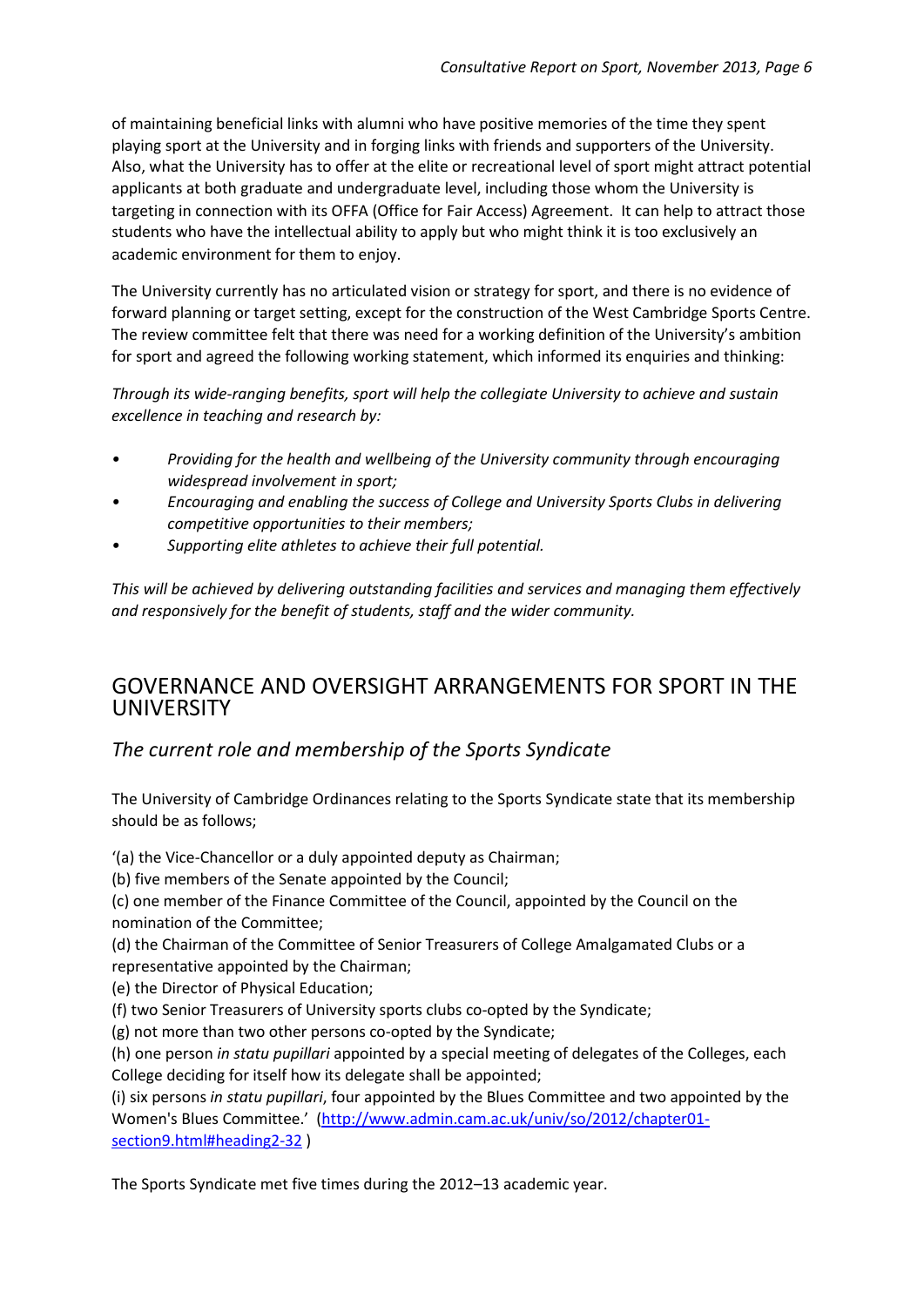It is the view of the review committee that it does not provide an effective bridge between the Department of Physical Education and the strategic decision-making structure of the University. Of the eleven senior members, six are current or retired Bursars. This is not necessarily unhelpful, since much of the current business of the Syndicate is about the management of resources, budgets and facilities. Whilst they bring a good understanding of the needs of Colleges with regard to sport, they do not link directly into the strategic committees of the University. The current membership of the Syndicate complies with the requirements of Ordinances but it includes no senior members who could ensure that the needs of sport are effectively brought to the attention of the University's strategic decision-making bodies. As a consequence of this distance from the strategic management of the University, senior figures in both the Department of Physical Education and the Sports Syndicate have come to believe that the University does not value sport.

The Ordinances state that the "Syndicate shall advise the Council and the University about the policy, facilities, and arrangements for sport in the University."

[\(http://www.admin.cam.ac.uk/univ/so/2012/chapter01-section9.html#heading2-32](http://www.admin.cam.ac.uk/univ/so/2012/chapter01-section9.html#heading2-32) ) However, the only vehicle for this advice appears to be the Annual Report which contains little more than a dry list of facts and the Minutes of the syndicate meetings, which are circulated to members of the Council. It is not clear if the Syndicate has offered advice, or  $-$  if it has  $-$  whether that advice has been accepted and acted on.

The review committee is strongly of the view that the apparent independence from the University's strategic decision-making structures of both the Sports Syndicate and the Department of Physical Education has had a negative impact on the University's capacity to deliver on its aspirations for sport. In order for the University to provide sporting facilities and support of the highest standard, the governance and management arrangements for its delivery need to be strongly tied into the committee and administrative structures of the University. In the modern University, where there is fierce competition for financial and human resources, including those that support philanthropic fundraising, sport has to be able to compete from within the structure, not from outside it.

Sporting activity represents a number of potential risks to the University: finance, health and safety, governance and management of the sports clubs all pose reputational and real risks. The current Sports Syndicate is not an effective mechanism for the management of these risks. The Sports Syndicate should become a committee, reporting jointly to the Council and the General Board and it should be called the University Sports Committee.

**Recommendation 1:** The Sports Syndicate should be reformed into a committee and renamed the University Sports Committee.

To complement reform of the Sports Syndicate into the Sports Committee, the existing Department of Physical Education should be replaced by the University Sports Service. The rationale for this change is set out in the section on 'The delivery of sport in the University', below (page 11).

#### <span id="page-6-0"></span>*The proposed role and membership of the Sports Committee*

The principal terms of reference for the Sports Committee should be to:

- 1. Set a strategy for sport
- 2. Secure and allocate resources to deliver that strategy
- 3. Oversee the delivery of that strategy by the Sports Service
- 4. Oversee the registration of sports clubs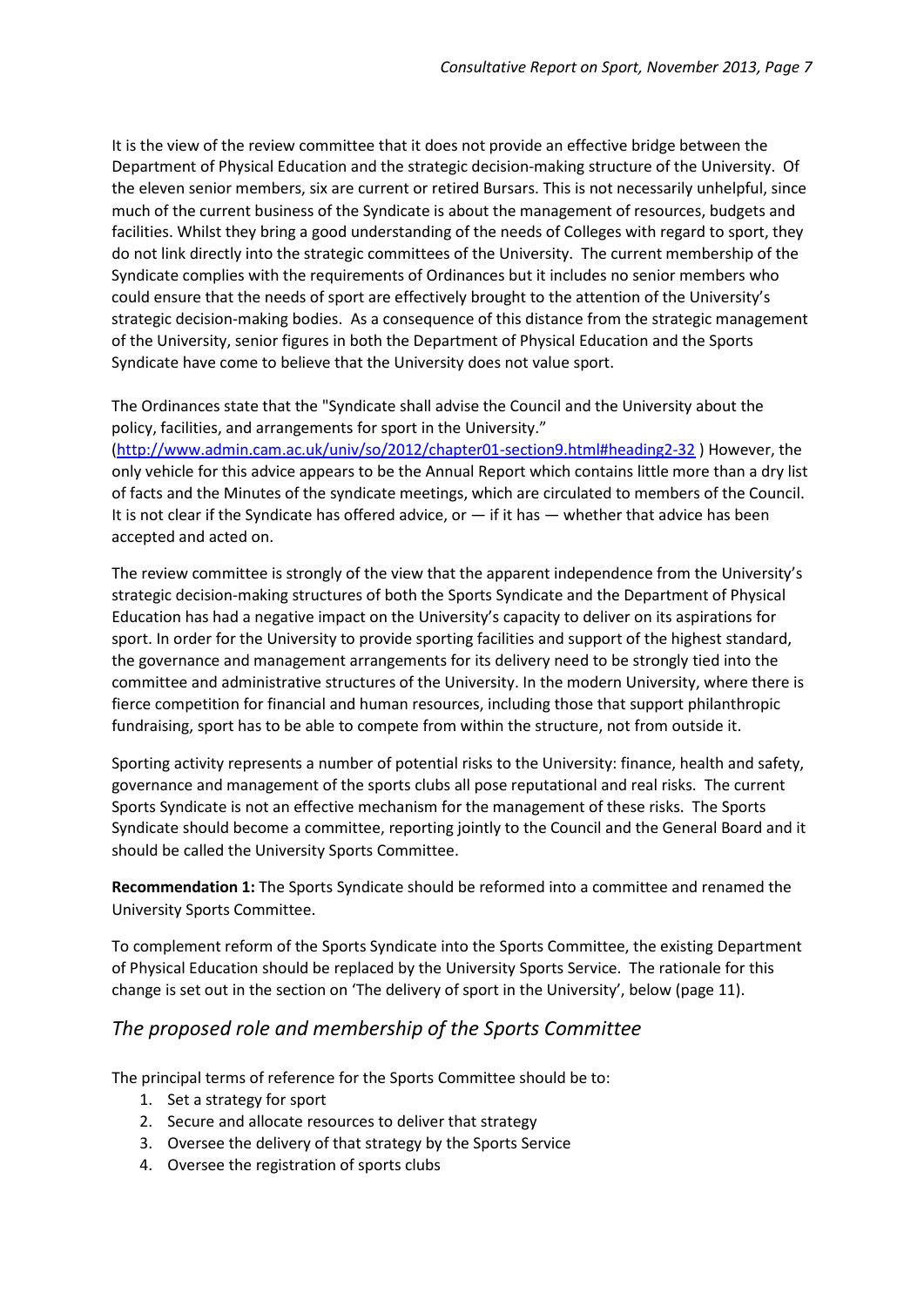5. Manage risks relating to sport in the University.

The Sports Committee should be a joint committee, reporting to both the Council and the General Board. It is anticipated that, once fully established, the committee will meet five times each year.

The Chair of the Sports Committee should be a senior academic figure who can act as an advocate for sport at the highest level of decision-making within the University. The Pro-Vice-Chancellor (PVC) for Education would be appropriate, reflecting the fact that the sports service is run primarily for the benefit of students, whilst allowing staff to make use of the facilities as well. The committee should have broad representation including sports clubs but also University staff. It should provide the essential link between the Colleges and the University in relation to the provision of sporting facilities.

In addition to the PVC (Education) as Chair, the membership of the Sports Committee should include the following;

- Three members appointed by the Council at least one of whom will be a Council member and one of whom will be a member of staff nominated by the Human Resources Committee;
- Two members appointed by the General Board at least one of whom will be a member of the Board;
- One member appointed by the College Bursars' Committee;
- One members appointed by the College Senior Tutors' Committee;
- A student member nominated by the Education Committee and appointed by the General Board;
- A student representative appointed by the Clubs' sub-committee;
- A member with expertise in sports medicine and/or public health/wellbeing.

The Head of the Sports Service will be in attendance and will act as secretary to the Committee.

The student representative from the Clubs sub-committee should represent primarily the interests of sports clubs. The student member nominated by the Education Committee should represent the wider student body in relation to sport.

An early task for the new Sports Committee will be to articulate a vision and strategy for sport in the University and then hold the Sports Service to account for the progress it makes in delivering that strategy.

**Recommendation 2:** The University Sports Committee should devise a vision and strategy for sport in the University of Cambridge and then hold the University of Cambridge Sports Service to account for delivering it.

The importance of health and safety in relation to sport is such that it necessitates a designated body to oversee the activities of the University Sports Service and University Sports Clubs. The Sports Committee should provide the overarching governance for the University Sports Service and its facilities, and also oversee registration of clubs and the allocation of funds through a Clubs' subcommittee, a Health and Safety sub-committee and any other sub-committees it sees fit to create.

The Clubs' sub-committee would be responsible for overseeing the registration of all clubs, establishing and ensuring compliance with the conditions of registration, allocating available funds to clubs and overseeing the use of those funds.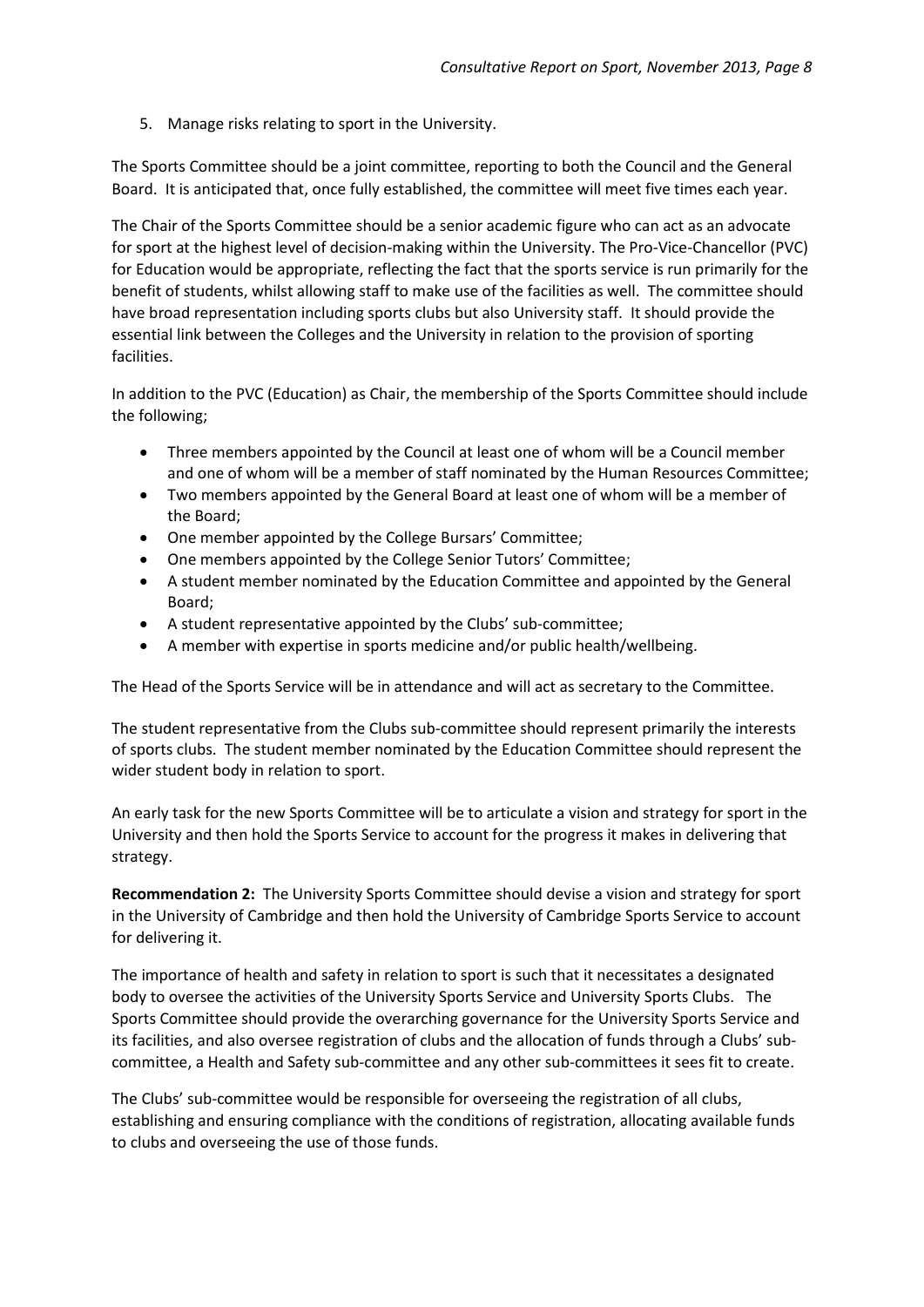The Health and Safety sub-committee would ensure that all sports clubs have up-to-date and published safety codes of conduct and risk assessments, and that these are in compliance with any guidance and codes of practice from the national governing body of any sport. The sub-committee would also oversee compliance with protocols governing issues such as travel by student athletes (including overseas travel), insurance and event management.

The current Sports Syndicate has sub-committees to oversee the operation of the various sports facilities run by the Department of Physical Education. It is likely that the new Sports Committee will have a similar set of sub-committees.

**Recommendation 3:** The Sports Committee should establish sub-committees responsible for overseeing the registration and management of clubs and health and safety issues relating to sport, plus any other sub-committees it sees fit to create.

**Recommendation 4:** The Director of Health and Safety should work with the Sports Service to establish a regime of audits to ensure that sports clubs comply with health and safety requirements and codes of practice from the national governing body of any sport. These audits should start with those clubs whose members engage in activities that pose the highest risk to themselves or to the reputation of the University in terms of compliance with regulatory requirements. This work is to be overseen by the Health and Safety sub-committee of the Sports Committee.

Some of the larger sports clubs directly employ their own staff but it is not clear if all staff employed in such a way enjoy the same standard of terms and conditions as those employed by the University directly. At least some staff employed in this manner have a line management structure leading to an undergraduate member of the sports club concerned, raising concerns about the level of knowledge and experience that a student has on employment law and good practice. Although these are not University staff, their association with University sports clubs represents a clear reputational risk.

**Recommendation 5:** The Sports Service should conduct an urgent review of the terms, conditions, line management and health and safety arrangements for all staff employed by University sports clubs.

#### <span id="page-8-0"></span>*Ordinances relating to sport*

The existing Ordinances relating to sport in the University contain references to long-defunct bodies and are in urgent need of revision. The Ordinances further state that the "Syndicate shall seek to ensure that the University's needs in the field of sport are properly provided for by the University sports clubs..." [\(http://www.admin.cam.ac.uk/univ/so/2012/chapter01-section9.html#heading2-32\)](http://www.admin.cam.ac.uk/univ/so/2012/chapter01-section9.html#heading2-32). Since many clubs do not allow staff to become members, this might appear to restrict the Syndicate's ability to provide for or oversee sports facilities for staff.

**Recommendation 6:** The Ordinances relevant to the management and governance of sport, the Department of Physical Education and the Sports Syndicate should be revised to remove references to defunct bodies and to incorporate those recommendations from this report that are approved by the Council.

#### <span id="page-8-1"></span>*Senior Members of Sports Clubs*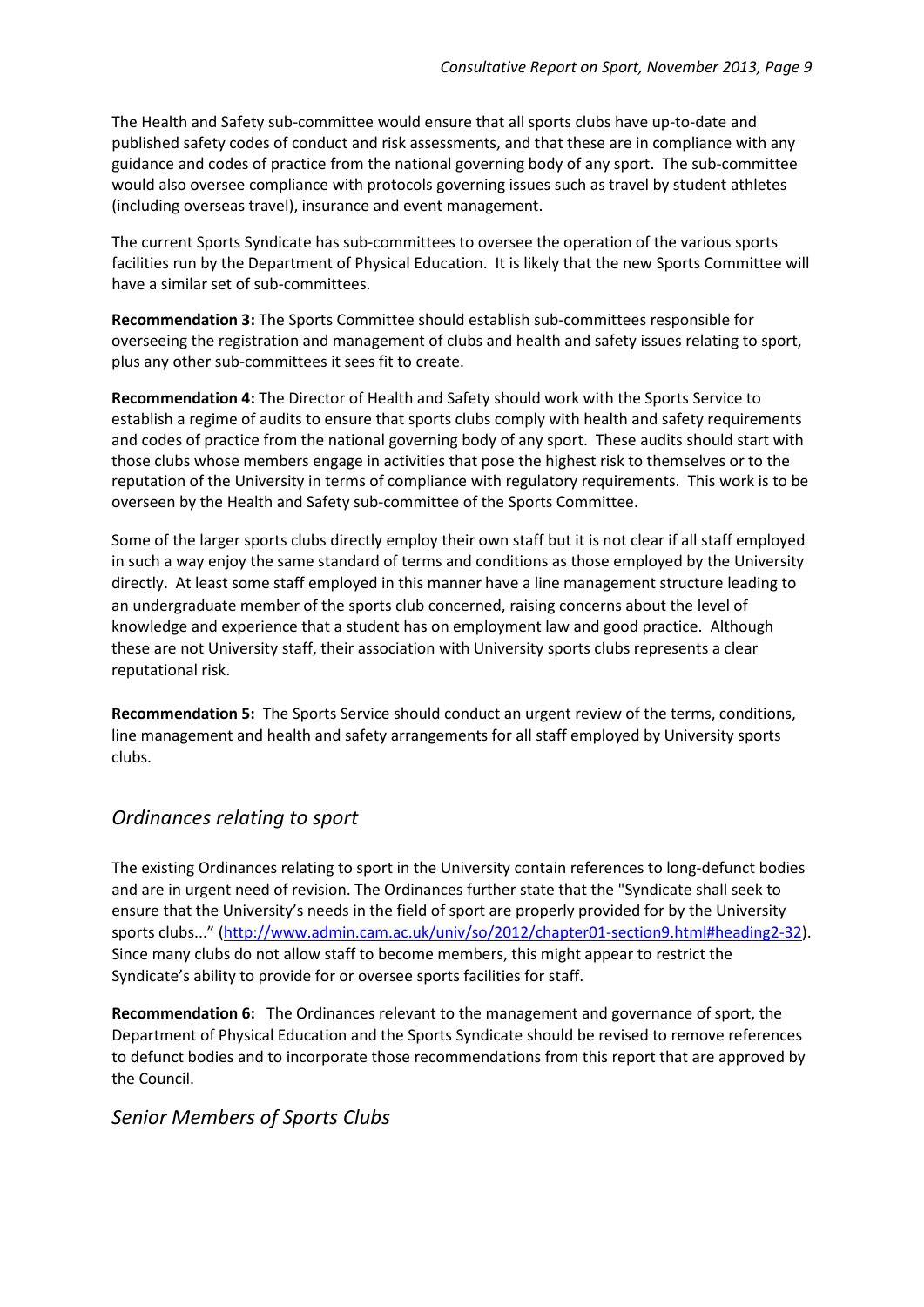The role of the Senior Member (usually the Treasurer) is crucial in ensuring that the activities of registered sports clubs are compliant with the standards and principles of the University. Some clubs have reported difficulties in recruiting a senior member of the University willing to take on this role. This situation could be improved by reducing the bureaucratic burden of the role through the provision of more easily-accessible advice and support from the Sports Service, for example on issues relating to budgets, registration and regulatory compliance.

**Recommendation 7:** The Sports Service should proactively offer specialist advice and support to Senior Members of sports clubs.

## <span id="page-9-0"></span>*The relationship between the Sports Syndicate and the Societies Syndicate*

There is currently some lack of clarity over which clubs should be registered with the Sports Syndicate and which with the Societies Syndicate. Several student clubs, such as those involved in competitive dance, mountaineering and caving could legitimately be described as sports but are not allowed to be registered with the Sports Syndicate. This is because the Sports Syndicate considers that its annual budget is already fully committed to giving grants to those clubs currently registered with it. Hence it does not allow any more clubs to be registered as sports clubs, whatever the merits of their claim to be classified as a sport. A s a further example, members of Cambridge University Ultimate [Frisbee] Club compete against clubs which are recognised at other universities, but the fact they are not registered with the Sports Syndicate means that they are not able to advertise their club on the University Sport website or be invited to talks or briefings run by the Department of Physical Education.

This distinction between those clubs which are registered with the Sports Syndicate and those registered with the Societies Syndicate is illogical and unhelpful. This is an anomaly that needs addressing urgently, but the Sports Committee will not be able to resolve it without involving the Societies Syndicate.

The need to ensure proper financial governance, legislative and regulatory compliance and insurance is common to all student clubs whether supervised by the Sports or Societies Syndicates. A combined syndicate or committee could provide appropriate oversight and registration of all student clubs and societies engaged in extra-curricular activities. Moving to such a single body would require the agreement of the Societies Syndicate and the Regent House. If the broad recommendations of this review are accepted, the review committee suggests that further work should be undertaken to examine the possibility of merging the Sports Committee with the Societies Syndicate to create a single body to oversee all student clubs and societies.

**Suggestion 1:** The review committee suggests that further work should be undertaken to examine the possibility of merging the Sports Committee with the Societies Syndicate to create a single body to oversee all student clubs and societies.

Irrespective of whether or not the Sports Committee and Societies Syndicate are eventually merged, there is a need for a more rational means of establishing whether or not the activities of any particular club should be recognised as a sports club. Becoming registered as a sports club will bring with it requirements relating to risk assessments, insurance requirements and Codes of Conduct that would not apply to societies not engaged in sporting activity. The presumption should be that any club wishing to become registered as a University sports club is that the sport in question is recognised by, or very closely associated with, the list of registered Sport England clubs. In exceptional cases,, where this is not possible there should be a right of appeal to the Sports Committee.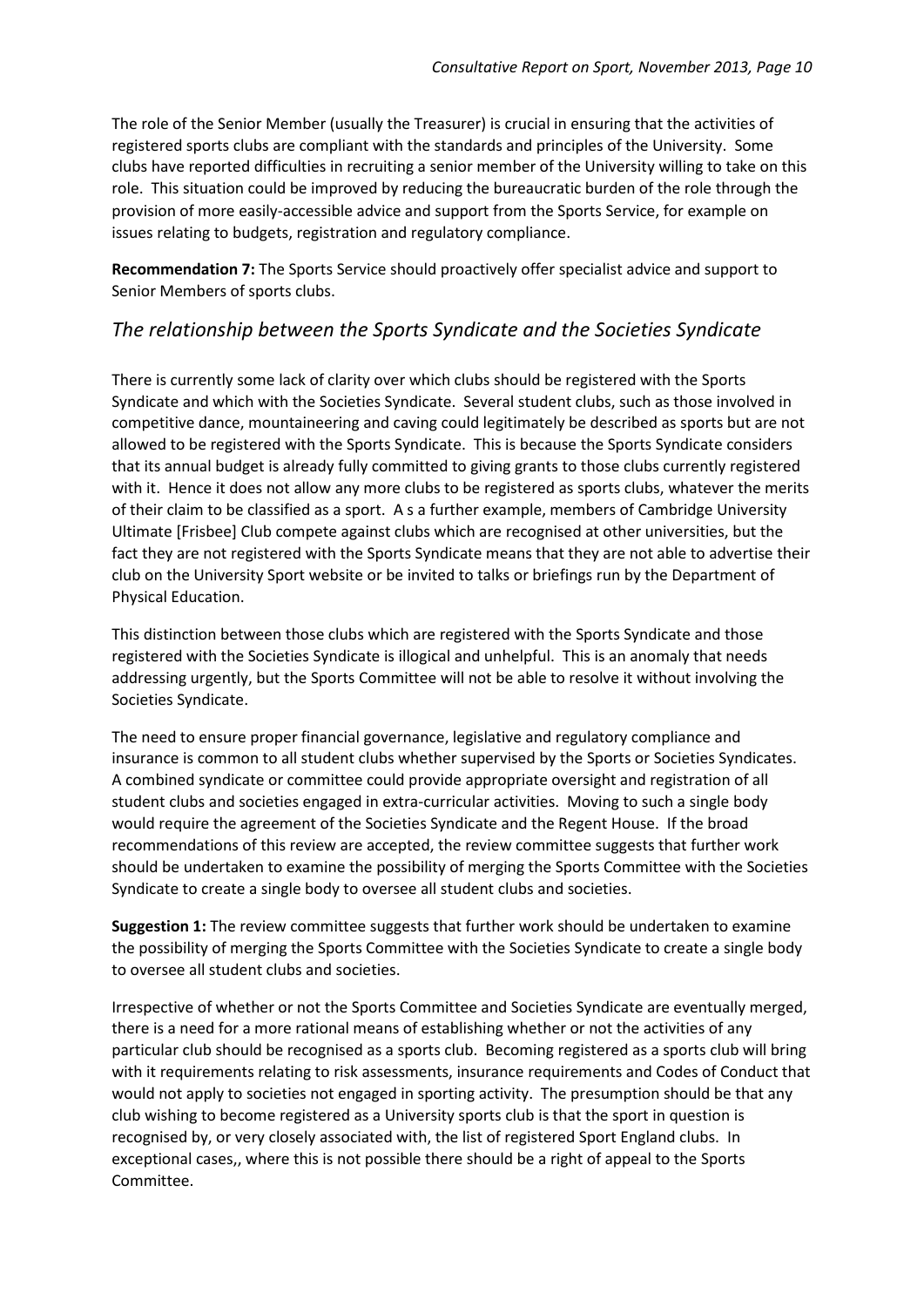**Recommendation 8**: Any club wishing to become registered as a University sports club should be recognised by, or very closely associated with, the list of registered Sport England clubs. In exceptional cases, where this is not possible, there should be a right of appeal to the Sports Committee.

#### <span id="page-10-0"></span>*The role of the Proctors*

The Junior Proctor has historically had a role in registering student clubs and societies. This can cause problems for the holders of that post, who hold office for one year only, and usually take on this role to in addition to a full time position elsewhere in the University. The establishment of a new sports committee, with the Clubs' sub-committee having specific responsibility for the registration of clubs and ensuring compliance with the conditions of that registration, presents an opportunity to relieve the Proctors of that burden in relation to sports clubs.

**Recommendation 9:** The Junior Proctor no longer needs to be involved in the registration of sports clubs and therefore they will not be required to be a member of the Sports Committee. Ordinances should be updated to reflect these changes.

#### <span id="page-10-1"></span>*The delivery of sport in the University*

Given the degree of relative disconnection from the mainstream business of the University, it is a tribute to the staff of the Department of Physical Education that they have managed over a period to provide a series of significant new facilities: the athletics track, the indoor cricket school and most recently, the first phase of the new West Cambridge Sports Centre.

Like the Sports Syndicate, the Department of Physical Education is structurally and administratively disconnected from the governance and decision-making structures of the University. There is no prescribed line management route for the Director of Physical Education, other than through the Sports Syndicate, and hence there is no effective process for staff review and development of the holder of that post.

The professional sports staff provide a service to students and others that is conceptually similar to those provided by the Health Service (e.g. access to specialist advice and facilities). We therefore propose that the title "Department of Physical Education", which might imply an academic function, be changed to the "University of Cambridge Sports Service".

In the same way that the Sports Committee needs to be keyed more closely into the strategic decision-making bodies, the Sports Service should be more closely integrated into the core structures for delivering services to students and staff across the University. The current degree of isolation from the central administrative services has resulted in the Department of Physical Education missing out on opportunities to develop its services in tandem with other departments (e.g. Occupational Health and Welfare services) or in line with the general strategic direction of the University. This could be achieved more easily if the Department of Physical Education were to become part of the Unified Administrative Service (UAS). This would also be in line with the general trend of coordinating the work and focus of support services through the UAS.

We propose that, for the first two years or so, the Head of the Sports Service should report directly to the Registrary. This will give time to decide the appropriate location for the Sports Service within the UAS structure, and also allow a detailed assessment of the resource and structure implications of that decision.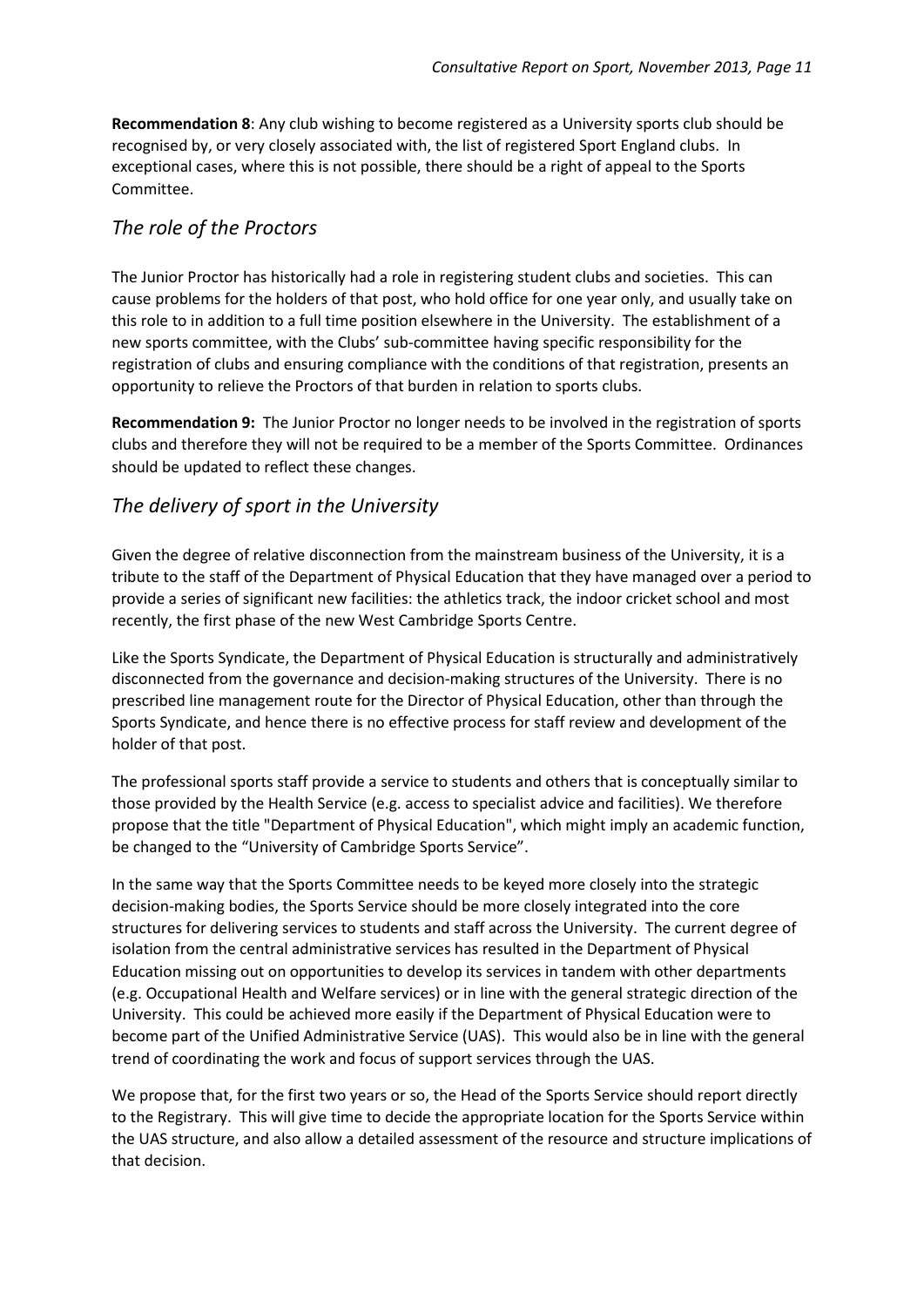**Recommendation 10:** The Sports Service should become part of the UAS and the Head of the Sports Service should report to a senior officer within the UAS, the Registrary in the first instance. This will give time for a proper assessment of where within the UAS the Sports Service would sit most appropriately and by whom the Head of the Sports Service should be managed in the long term.

The provision and management of sport facilities and services across the University are currently fragmented. 'Blue Fitness' at the University Centre is a fitness suite run by Estate Management, in effect in competition with the Department of Physical Education's facility and with no common membership. It has over 350 members, including students, current staff and retired staff. Its location on Mill Lane makes it a useful part of the provision of fitness facilities across the City Centre and this has become more significant now that the Department of Physical Education's fitness centre has moved from Fenners to the West Cambridge Sports Centre. It is, however, not financially and structurally appropriate to have different departments of the University running competing fitness facilities when there is surely much to be gained from coherent complementary offerings under a single management. The review committee is of the view that significant benefits (financial, administrative and in terms of sharing best practice) would be derived from bringing all of the University's sports facilities, including those being created at North West Cambridge, under the auspices of the Sports Service.

Cambridge University Press (CUP) also provides good sports facilities. CUP, as a wholly owned subsidiary, is part of the wider University and it is clearly desirable that the best possible use is made of the facilities available across the whole University Estate, to the benefit of students, staff and the wider community. Staff working at Cambridge Assessment, by contrast, have no access to dedicated sports facilities. University staff and students based at the Addenbrookes site can join the Frank Lee Leisure and Fitness Centre. This centre is self-funding and runs on a 'not for profit' basis. Membership is open to anyone who works on the Addenbrookes campus

There are many examples of sport being organised informally e.g. the Inter-Departmental cricket league. These tend to be self-funding, occasionally with additional support from their department but could potentially benefit from expert advice from the staff of the Sports Service or assistance in finding venues for their events to take place.

Sports facilities run by Colleges are clearly outside the control of the Department of Physical Education or the University. In addition, some of the larger and more historic sports clubs have been operating with a large degree of autonomy, without effective oversight by the Sports Syndicate or the Department of Physical Education. This could represent a considerable reputational and financial risk to the University.

The guiding principle for sport provision in future should be to offer services and facilities to students and staff at locations close, where possible, to where they work or study. A key role of the Head of the Sports Service should be to coordinate the optimal use of sports facilities and services across the whole University estate, whether they are run directly by the University or by Colleges, other University institutions or even by partner organisations.

**Recommendation 11:** The Head of the Sports Service should liaise with Colleges, managers of other University-related facilities and partner organisations, to identify and facilitate a mutually beneficial use of all sports facilities and services for all students and staff of the Collegiate University and the wider community.

The committee believes that the Sports Service should provide services that provide value for money to students and staff participating in sport whilst simultaneously ensuring that appropriate levels of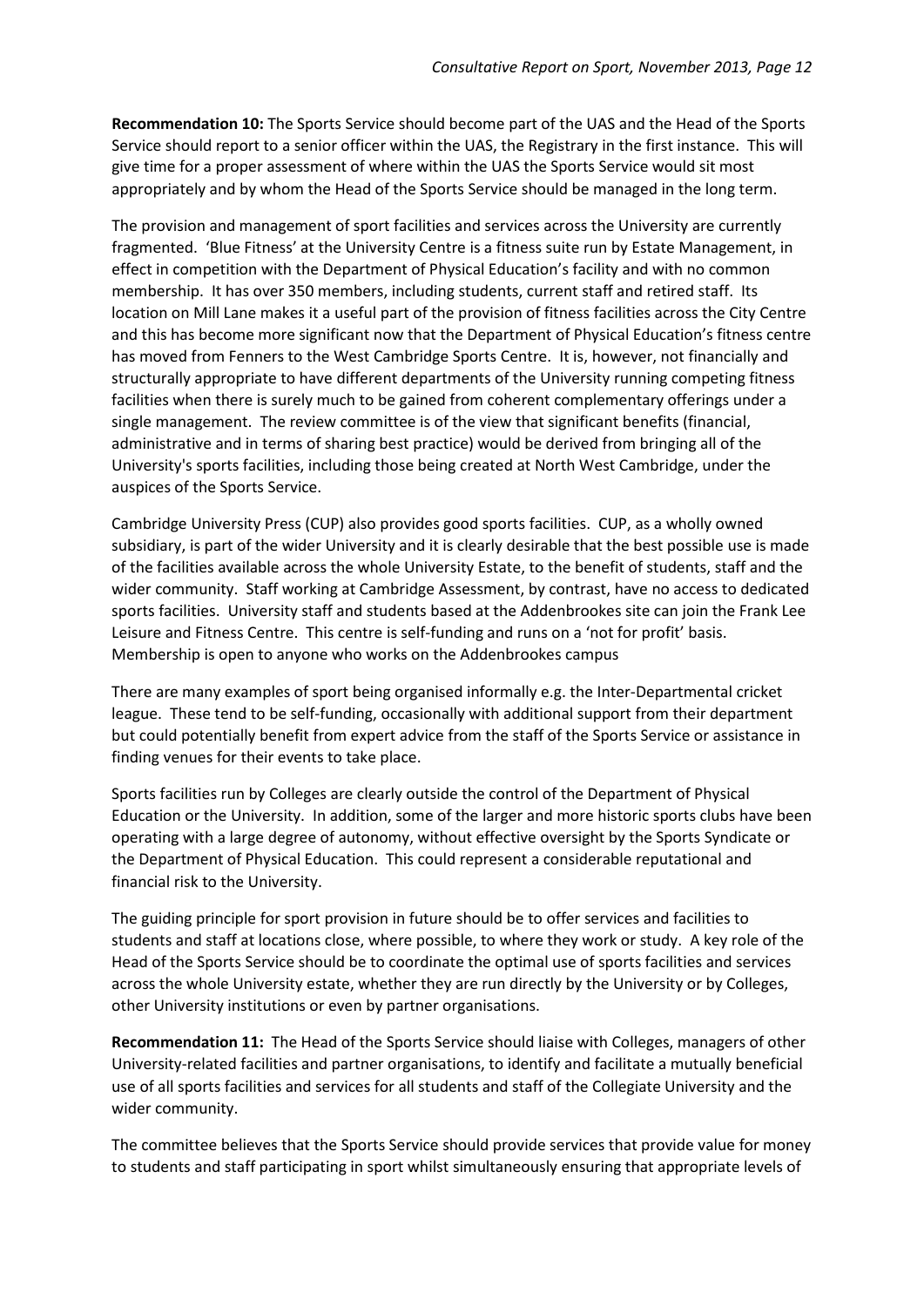health, safety and regulatory compliance are met. An example of this is the transport service run by Oxford University Sports Department. The Department runs an online booking scheme for sports clubs, offering cheaper hire rates, avoiding duplication of booking of transport to the same venue, whilst also ensuring the vehicles are insured and the drivers are appropriately qualified.

**Recommendation 12:** The Sports Service should consider developing a transport service similar to that run by Oxford University Sports Department, thereby delivering good value for those wishing to take part in sport, avoiding duplication of costs and protecting the University by ensuring transport is only hired from reputable sources and driven by approved and registered drivers.

## <span id="page-12-0"></span>*Access of staff and the wider Cambridge community to University sports facilities*

The committee believes that sport services should be primarily student-centred. It is not obvious that the University, in aspiring to be a good employer for its staff, should place a higher priority on capital investment in sports facilities than, for example, nurseries. However, the financial return on sports investment, and potential wellbeing benefits should be optimised. Therefore the sports facilities that are provided to students should be made available for the benefit of staff and the public, as far as it is possible to do so without compromising the availability of those facilities and services to students. Public access to the new Sports Centre is a commitment in the University's planning agreement for the North West Cambridge Development. Providing access to staff and the public has the additional benefit of generating a vital income stream.

Furthermore, making facilities available to staff and the local community helps to make some of the less popular sports viable, generating income and improving positive relationships with members of the local community. Within certain sports and in respect to some facilities this is happening already but it appears to be on a piecemeal basis and should be adopted as a working principle.

**Suggestion 2:** The review committee suggests that the Sports Service adopts the below statement of prioritisation in the management and promotion of its facilities and services:

Prioritisation of access to University Sporting facilities and services;

- 1. Students
- 2. Staff (if not compromising access for students)

3. Members of the wider community (as a means of income generation and to make some less popular sports viable, as long as they do not compromise accessibility of facilities to students or staff).

# <span id="page-12-1"></span>THE FUNDING OF SPORT IN THE UNIVERSITY

It has not been possible to identify a precise figure for the total amount that the Collegiate University spends on sport because of the complexity of the landscape. In addition to those facilities provided by the Department of Physical Education or the Sports Syndicate there are those provided by Colleges or by other departments (e.g. Blue Fitness). The level of income generation achieved by these facilities is an additional complicating factor.

The combined annual expenditure of the four highest spending sports clubs equals that of the Department of Physical Education and the Sports Syndicate combined. We note also that the Sports Syndicate has not had any involvement in the decision to build a new University boathouse at Ely.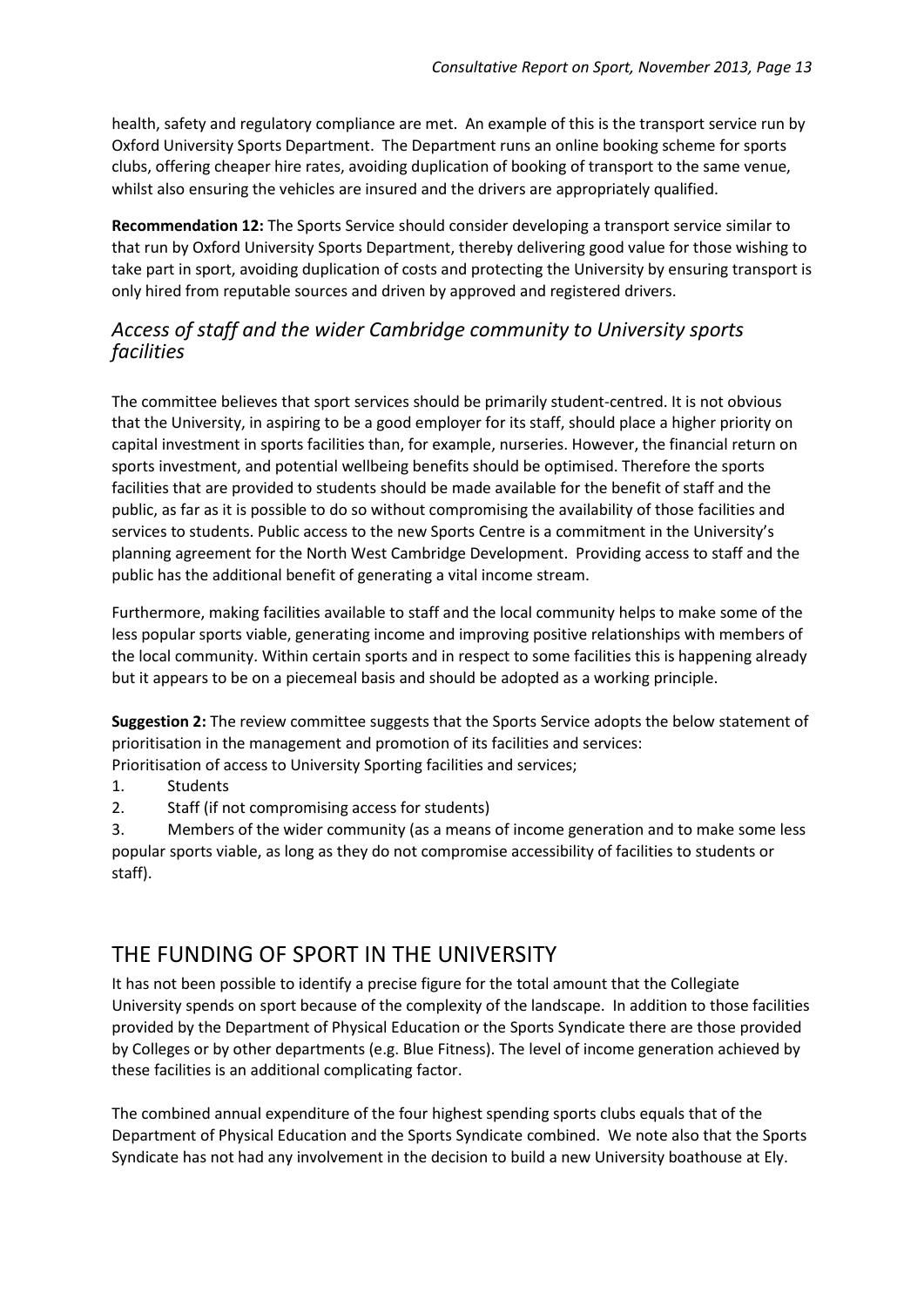The combined expenditure of the thirty one Cambridge Colleges on sport is estimated to be far greater than the sum spent by the University. Some Colleges cooperate in sharing facilities such as sports grounds and boathouses but more could be done to achieve the most cost-effective use of sports facilities across the whole University estate. The committee believes that the Head of the Sports Service should have a responsibility, in liaison with College Bursars, to identify and facilitate a mutually beneficial use of all facilities for all students and staff of the Collegiate University (see Recommendation 11).

The diverse provision of sporting facilities across the University is also apparent in that several of the major sports fields used by the University are owned by trusts or limited companies which are independent of the University. The freehold of the Grange Road Rugby Union ground is owned by the Cambridge University Rugby Union and Association Football Trust Ltd. The freehold of Fenners Tennis Club is owned by Cambridge University Lawn Tennis Club. The freehold of Fenners Cricket Ground is owned by Cambridge University Cricket and Athletic Club Ltd. The Freehold of the Ely Boat House will be owned by a newly-formed company made up of Cambridge University Boat Club and Cambridge University Women's Boat Club. The freehold for the Wilberforce Road Athletics ground and hockey pitches is owned by St John's College.

## <span id="page-13-0"></span>*West Cambridge Sports Centre*

The original business case for the West Cambridge Sports Centre has been subject to a separate review which reported to the Planning and Resources Committee in March 2013 and it continues to be monitored by a sub-committee of the Sports Syndicate.

### <span id="page-13-1"></span>*Budgetary management by the Sports Syndicate*

The Sports Syndicate reviews and reports only on its own budget: it has had no oversight of the budget for the Department of Physical Education, which is submitted directly into the University planning round. The Sports Syndicate budget represents only a little over 13% of the total overall revenue spending on sport by the central University. Sports Syndicate expenditure for 2011/12 was £124,918 , of which £73,164 was paid by Colleges via a capitation fee [\(http://www.admin.cam.ac.uk/reporter/2012-13/weekly/6296/SportsSyndicate2011\\_12.pdf\)](http://www.admin.cam.ac.uk/reporter/2012-13/weekly/6296/SportsSyndicate2011_12.pdf), whereas the total expenditure on Sports Syndicate and Physical Education for the same period was £958,000 [\(http://www.admin.cam.ac.uk/reporter/2012-13/special/06/06-FMI-2012-SectionC.pdf\)](http://www.admin.cam.ac.uk/reporter/2012-13/special/06/06-FMI-2012-SectionC.pdf). The review committee does not see how the financial separation between the Syndicate and Department of Physical Education can be justified.

There is an immediate shortfall of funding for sports clubs that has been historically allocated through the Sports Syndicate. In recent years the Sports Syndicate income has been a little over £120,000. It has used this funding to cover the University's membership of British Universities and Colleges Sport (BUCS) the national governing body for Higher Education sport in the UK, and for grants to University sports clubs. Historically, this income had been provided by Colleges paying a levy for each of their students. This aggregated amount from all the Colleges was originally intended to be matched by an equal amount from the University. With the growth in student numbers in recent years, however, the proportion paid by the University has reduced. In recent years the income of the Sports Syndicate has been made up as follows;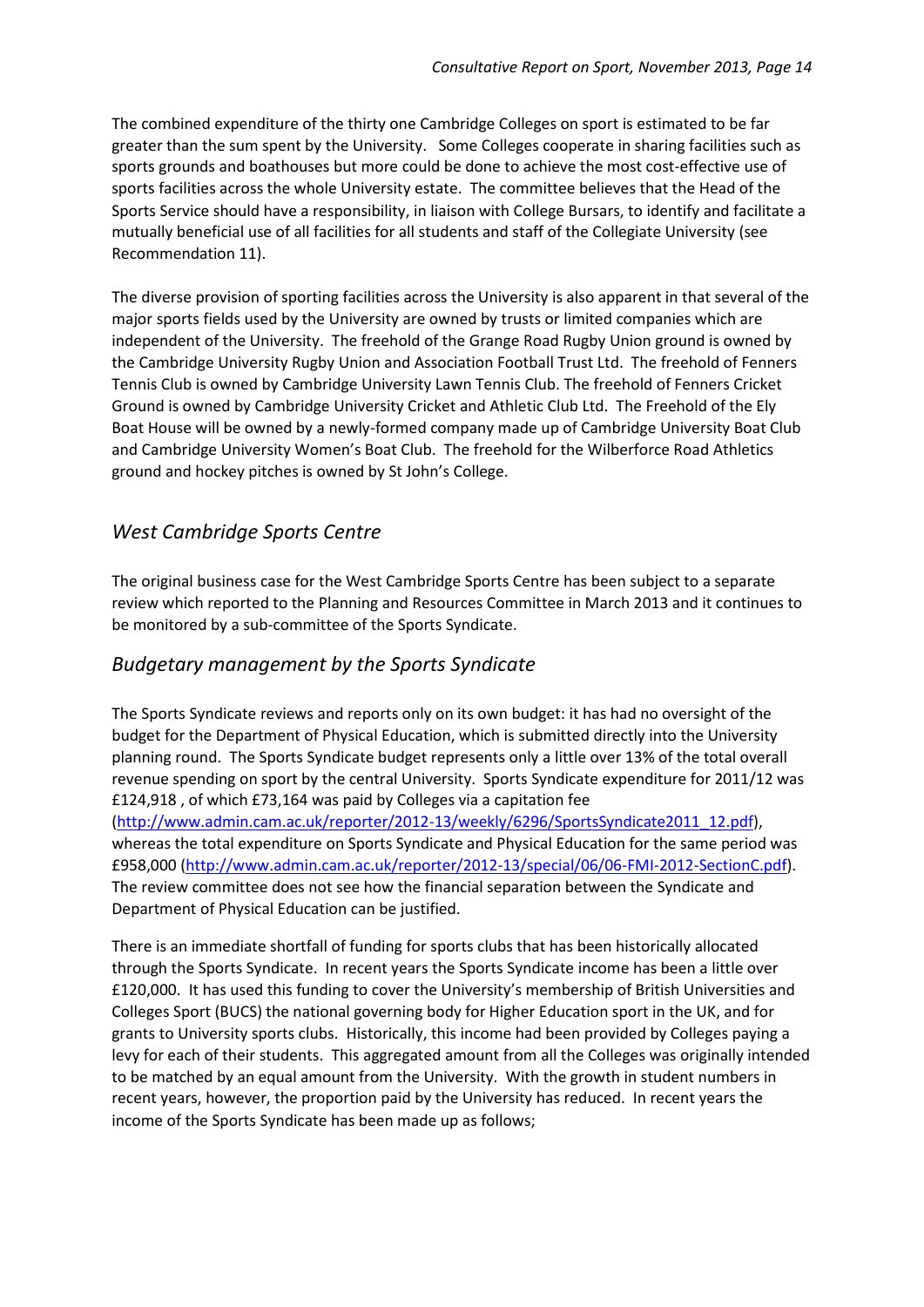2010/11: £128,160 (University £55,460, Colleges £72,700)

2011/12: £127,516 (University £54,352, Colleges £73,164)

2012/13: £135,269 (University £54,896, Colleges £80,373)

[Source: Planning and Resources Committee]

The capitation fee contribution to the Sports Syndicate income was levied at a rate of £4.40 per student for 2012/13. From 2013/14 onwards the Colleges had agreed to raise the capitation fee to £10.00 per students but that this would cover student membership of the West Cambridge Sports Centre. This capitation fee is now an essential component of the business case for the West Cambridge Sports Centre. However, it creates an annual shortfall in the funds for the Sports Syndicate of over £80,000, which will exhaust the Syndicate's reserves very soon. This system of funding for the Sports Syndicate is unsustainable.

In the longer-term, the Sports Committee should make a planning round submission for the totality of University funding for sport. In the interim, the University and the Sport Syndicate need to identify a short-term solution to the current situation.

**Recommendation 13:** The Sports Committee should determine what funding is needed to deliver its strategy for sport across the whole of the University and should bid to the University through the planning round, and to Colleges, to raise those funds.

#### <span id="page-14-0"></span>*Stewardship and Philanthropic Funding*

It should be the responsibility of the Sports Committee to publish an annual report, to include records of those who have competed for the University and in what role, and to make those records available to the Cambridge University Development Office (CUDO).

Currently the Department of Physical Education, Colleges and individual sports clubs all aspire to raise funds through philanthropy. To date this has been done in competition with each other, with limited success and on the basis of inadequate data records. Up to now, there has been no constructive relationship with CUDO in relation to raising funds for sport. One of the roles of the Sports Committee should be to explore how such appeals for philanthropic funding can be better managed. A coordinated approach, preferably involving the Colleges, has the potential to be more successful than the current model. It will be the role of the Sports Committee to make the case for philanthropic fundraising for sport to the University and to CUDO but it is of course for others to decide CUDO's priorities for fundraising.

**Recommendation 14**: The Sports Committee should take overall responsibility for making the case for funding for sport and for the appropriate prioritisation of fundraising for sport by Cambridge University Development Office.

### <span id="page-14-1"></span>*Sponsorship and Branding*

Sponsorship is potentially a lucrative source of funding for University sport. Closely related to this is the University's trademark and licensing programme. The main licensing programme generates around £100k per year. The University Licensing Office plans to increase that. There are in place some loose arrangements (set up in 1993) covering the use of the trademark and funding; these favour some sports clubs over others.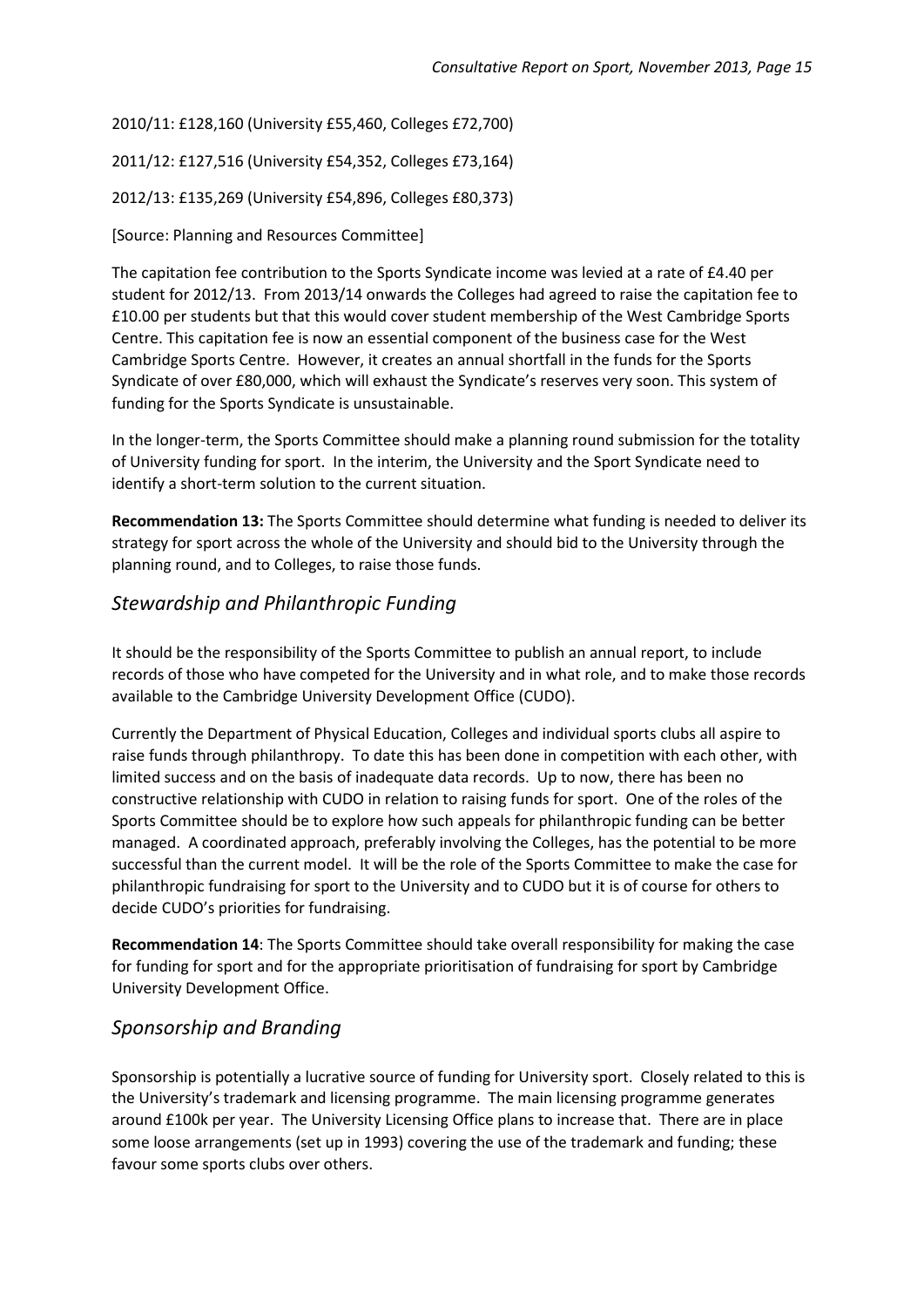Only a few clubs have the commercial viability to run a licensing programme in their own right, e.g. polo, rugby, and rowing. Currently, only polo and rugby are running their own programmes, each having registered their own trademarks in a number of countries. If all the clubs operated through the main licensing programme it would be possible to minimise the risk to the University from misuse of the trademarks and potentially to maximise revenue. The Licensing Office is working with the Legal Services Office to draw up a revised licensing agreement to achieve this.

**Recommendation 15:** The Sports Committee should review the revised licensing agreement covering the use of the University's brand, once completed, to ensure it complements and contributes to the strategy for sport.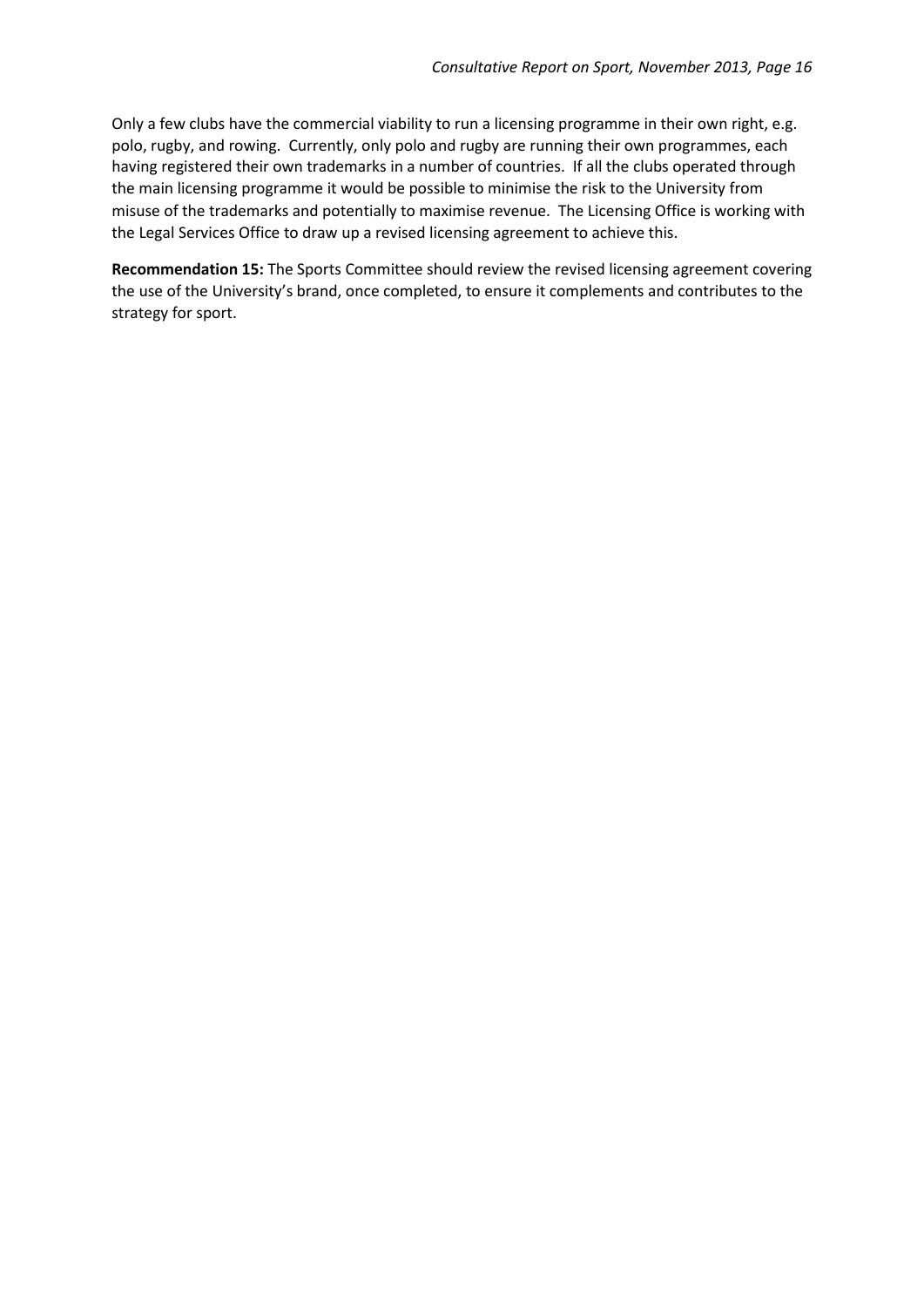# <span id="page-16-0"></span>LIST OF RECOMMENDATIONS

**Recommendation 1:** The Sports Syndicate should be reformed into a committee and renamed the University Sports Committee.

**Recommendation 2:** The University Sports Committee should devise a vision and strategy for sport in the University of Cambridge and then hold the University of Cambridge Sports Service to account for delivering it.

**Recommendation 3:** The Sports Committee should establish sub-committees responsible for overseeing and the registration and management of clubs and health and safety issues relating to sport, plus any other sub-committees it sees fit to create.

**Recommendation 4:** The Director of Health and Safety should work with the Sports Service to establish a regime of audits to ensure that sports clubs comply with health and safety requirements and codes of practice from the national governing body of any sport. These audits should start with those clubs whose members engage in activities that pose the highest risk to themselves or to the reputation of the University in terms of compliance with regulatory requirements. This work is to be overseen by the Health and Safety sub-committee of the Sports Committee.

**Recommendation 5:** The Ordinances relevant to the management and governance of sport, the Department of Physical Education and the Sports Syndicate should be revised to remove references to defunct bodies and to incorporate those recommendations from this report that are approved by the Council.

**Recommendation 6:** The Sports Service should conduct an urgent review of the terms, conditions, line management and health and safety arrangements for all staff employed by University sports clubs.

**Recommendation 7:** The Sports Service should proactively offer specialist advice and support to Senior Members of sports clubs.

**Recommendation 8**: Any club wishing to become registered as a University sports club should be recognised by, or very closely associated with, the list of registered Sport England Clubs. In exceptional cases where this is not possible there should be a right of appeal to the Sports Committee.

**Recommendation 9:** The Junior Proctor no longer needs to be involved in the registration of sports clubs and therefore they will not be required to be a member of the Sports Committee. Ordinances should be updated to reflect these changes.

**Recommendation 10:** The Sports Service should become part of the Unified Administrative Service (UAS) and the Head of the Sports Service should report to a senior officer within the UAS. In the first instance, the Head of the Sports Service should report directly to the Registrary. This will give time for a proper assessment of where within the UAS the Sports Service would sit most appropriately and by whom the Head of the Sports Service should be managed in the long term.

**Recommendation 11:** The Head of the Sports Service should liaise with College Bursars, managers of other University-related facilities and partner organisations, to identify and facilitate a mutually beneficial use of all sports facilities and services for all students and staff of the Collegiate University and the wider community.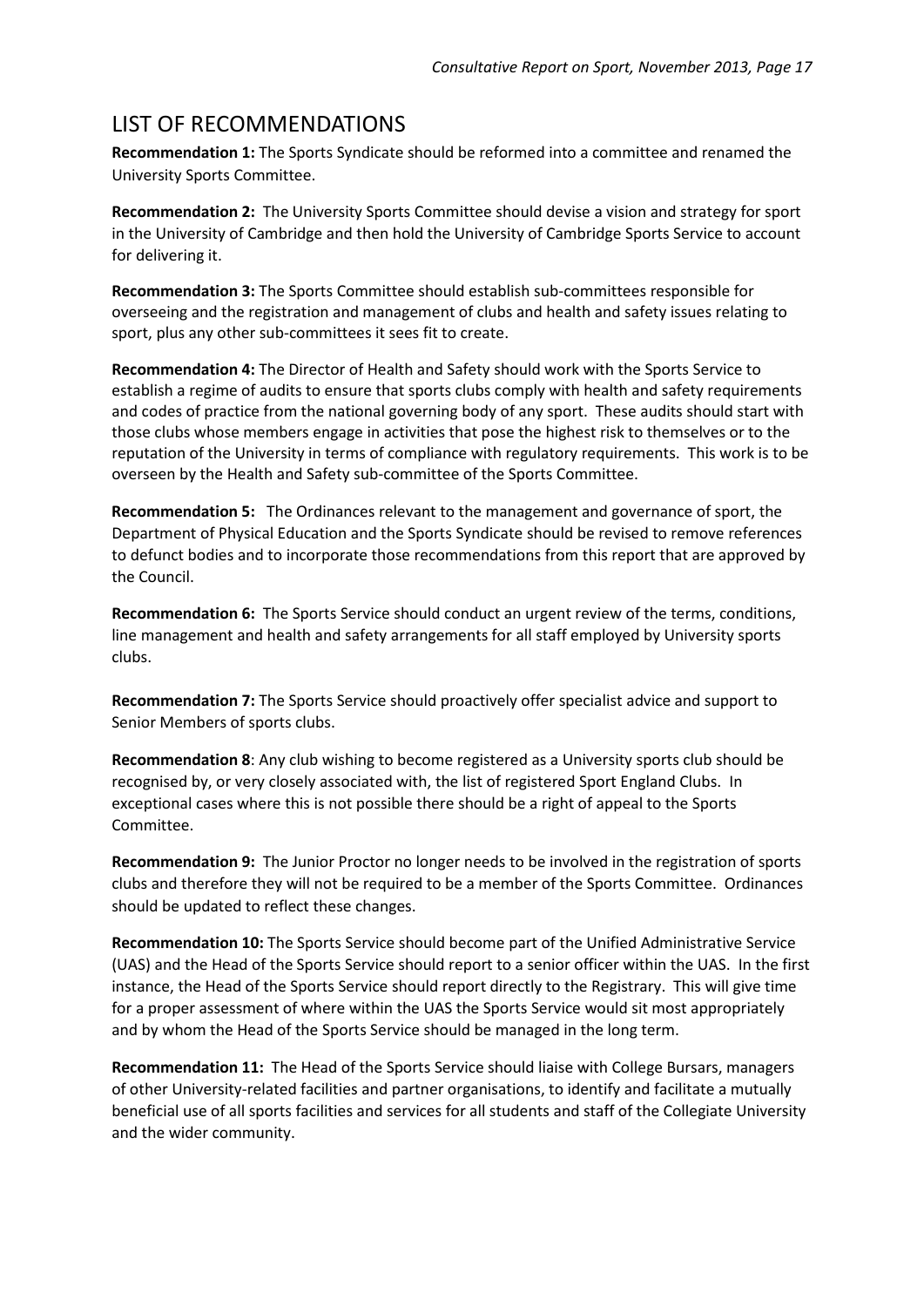**Recommendation 12:** The Sports Service should develop a transport service similar to that run by Oxford University Sports Department, thereby delivering good value for those wishing to take part in sport, avoiding duplication of costs and protecting the University by ensuring transport is only hired from reputable sources and driven by approved and registered drivers.

**Recommendation 13:** The Sports Committee should determine what funding is needed to deliver its strategy for sport across the whole of the University and should bid to the University through the planning round, and to Colleges, to raise those funds.

**Recommendation 14**: The Sports Committee should take overall responsibility for making the case for funding for sport and for the appropriate prioritisation of fundraising for sport by Cambridge University Development Office.

**Recommendation 15:** The Sports Committee should review the revised licensing agreement covering the use of the University's brand, once completed, to ensure it complements and contributes to the strategy for sport.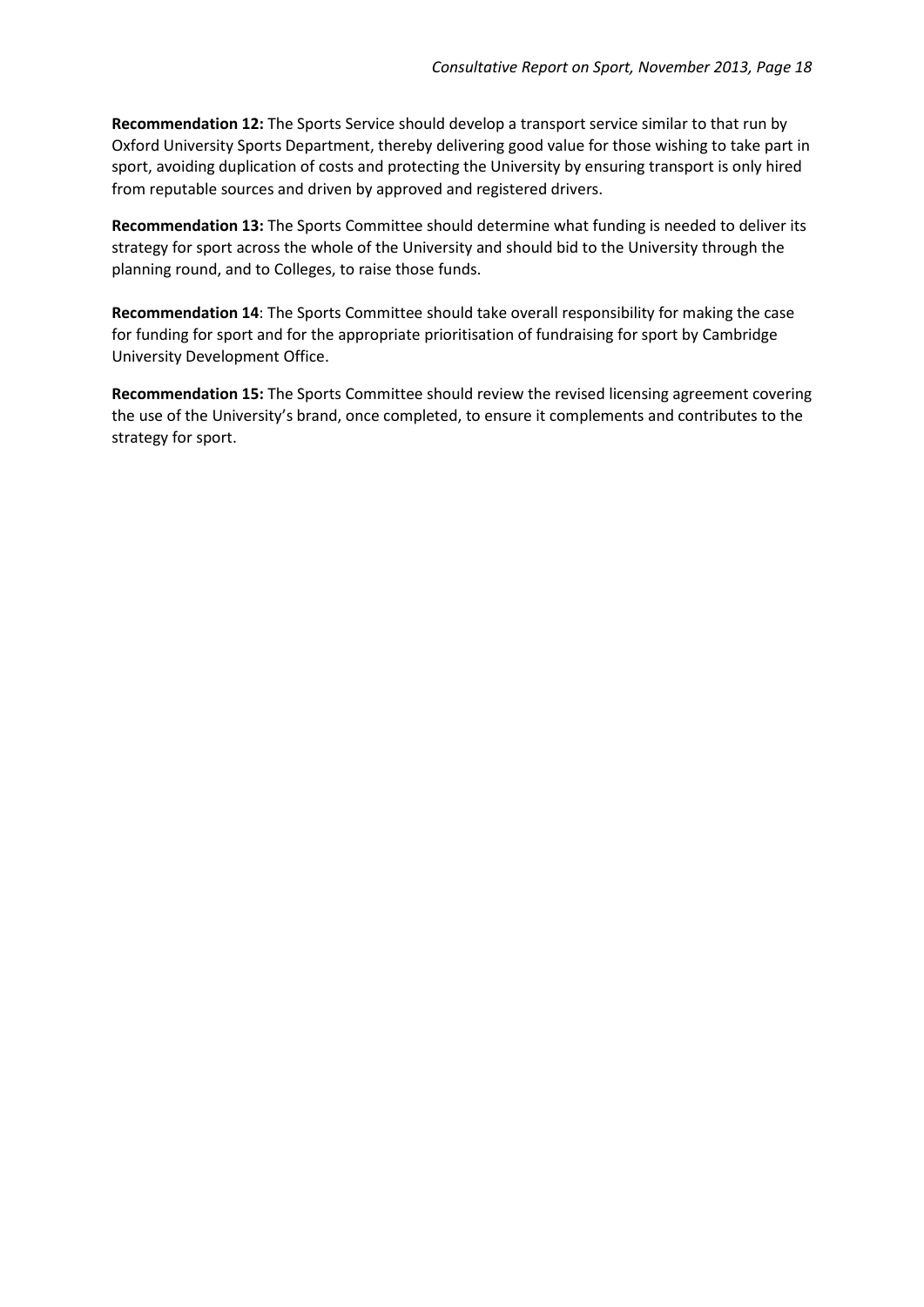# <span id="page-18-0"></span>LIST OF SUGGESTIONS

**Suggestion 1:** The review committee suggests that further work should be undertaken to examine the possibility of merging the Sports Committee with the Societies Syndicate to create a single body to oversee all extra-curricular activities engaged in through student clubs and societies.

**Suggestion 2:** The review committee suggests that the Sports Service adopts the below statement of prioritisation in the management and promotion of its facilities and services:

Prioritisation of access to University Sporting facilities and services;

- 1. Students
- 2. Staff (if not compromising access for students)

3. Members of the wider community (as a means of income generation and to make some less popular sports viable, as long as they do not compromise accessibility of facilities to students or staff).

# <span id="page-18-1"></span>PRIORITY ISSUES TO BE ADDRESS BY THE NEW SPORTS SERVICE

**The review committee believes that there are a number of the Recommendations that should be prioritised for action by the new Sports Committee and Sports Service. These are listed below.**

**Recommendation 3:** The Director of Health and Safety should work with the Sports Service to establish a regime of audits to ensure that sports clubs comply with health and safety requirements and codes of practice from the national governing body of any sport. These audits should start with those clubs whose members engage in activities that pose the highest risk to themselves or to the reputation of the University in terms of compliance with regulatory requirements. This work is to be overseen by the Health and Safety sub-committee of the Sports Committee.

**Recommendation 5:** The Sports Service should conduct an urgent review of the terms, conditions, line management and health and safety arrangements for all staff employed by University sports clubs.

**Recommendation 13:** The Sports Committee should determine what funding is needed to deliver its strategy for sport across the whole of the University and should bid to the University through the planning round, and to Colleges, to raise those funds.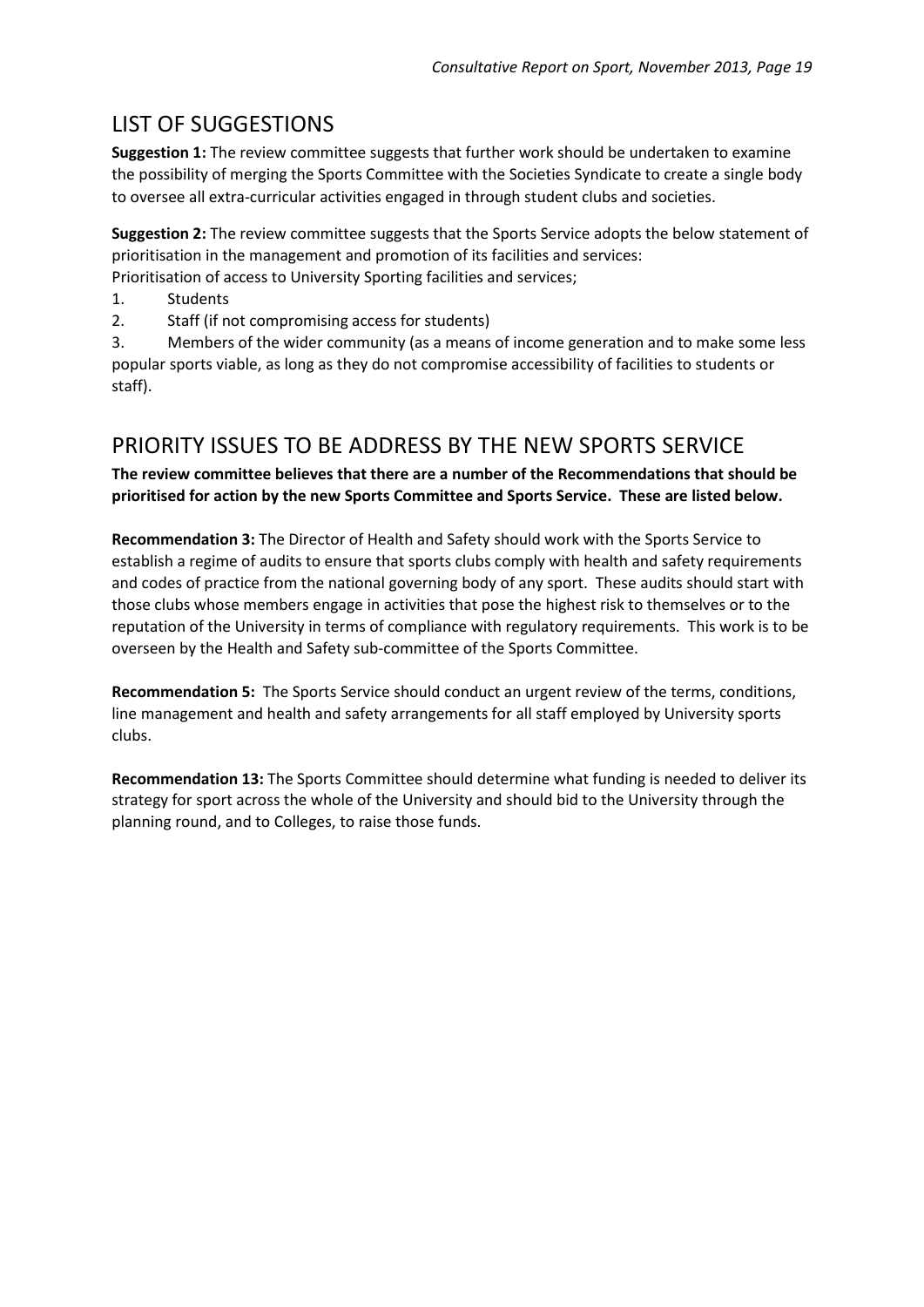## <span id="page-19-0"></span>APPENDICES

#### <span id="page-19-1"></span>*Appendix A. The paper proposing a review that was approved by the Council at its meeting on 26 November 2012.*

#### **Sports Syndicate and Department of Physical Education: Proposed Review**

- 1. In July 2009, following a letter to the Registrary by member of the Syndicate, Mr Christopher Pratt, the Chairman of the Sports Syndicate wrote to the Registrary supporting Mr Pratt's request for a Review of Sport, to cover:
	- Actual and potential sources of funding
	- Governance arrangements, especially the role of the Syndicate
	- Accountability for access, health and safety, etc.
	- The role of the Colleges
	- The distribution of physical and financial resources
	- The long term needs of the main sports
	- The future of the sports centre project

At its meeting on 13 October 2009, the Syndicate was informed that the Registrary had agreed to a Review, and that terms of reference would be proposed to the Council on 6 December 2009 with a view to completion of the review by Easter 2010. Consultation had suggested that the Review might be chaired by a Head of House. However, it proved impossible at that time to find a Head of House willing to chair such a Review.

- 2. At its meeting on 2 February 2010, the Sports Syndicate approved the establishment of a working party to review its own governance arrangements, to be undertaken with the support of Dr Kirsty Allen.
- 3. The terms of reference of the review were as follows:

To consider and bring forward proposals for the reform of the governance arrangements for the supervision and organisation of sport and associated University facilities, including the future of both the Sports and Societies Syndicates and the relationship between them or any successor body and the major sports clubs. Any proposals brought forward for improving the current governance arrangements are to include strengthening the current accountability for health and safety and the University's duty with regard to access and diversity.

At its meeting on 12 October 2010, the Syndicate noted that the review had been postponed pending a decision by the University on the future of the West Cambridge Sports Centre project.

In June 2011, the Chairman wrote to Dr Allen asking for the review to re-commence in view of the impending completion of the first phase of the new Sports Centre at West Cambridge and the need to ensure that its business plan (as approved by Planning and Resources Committee) was still sound and capable of delivery, and that the Syndicate itself was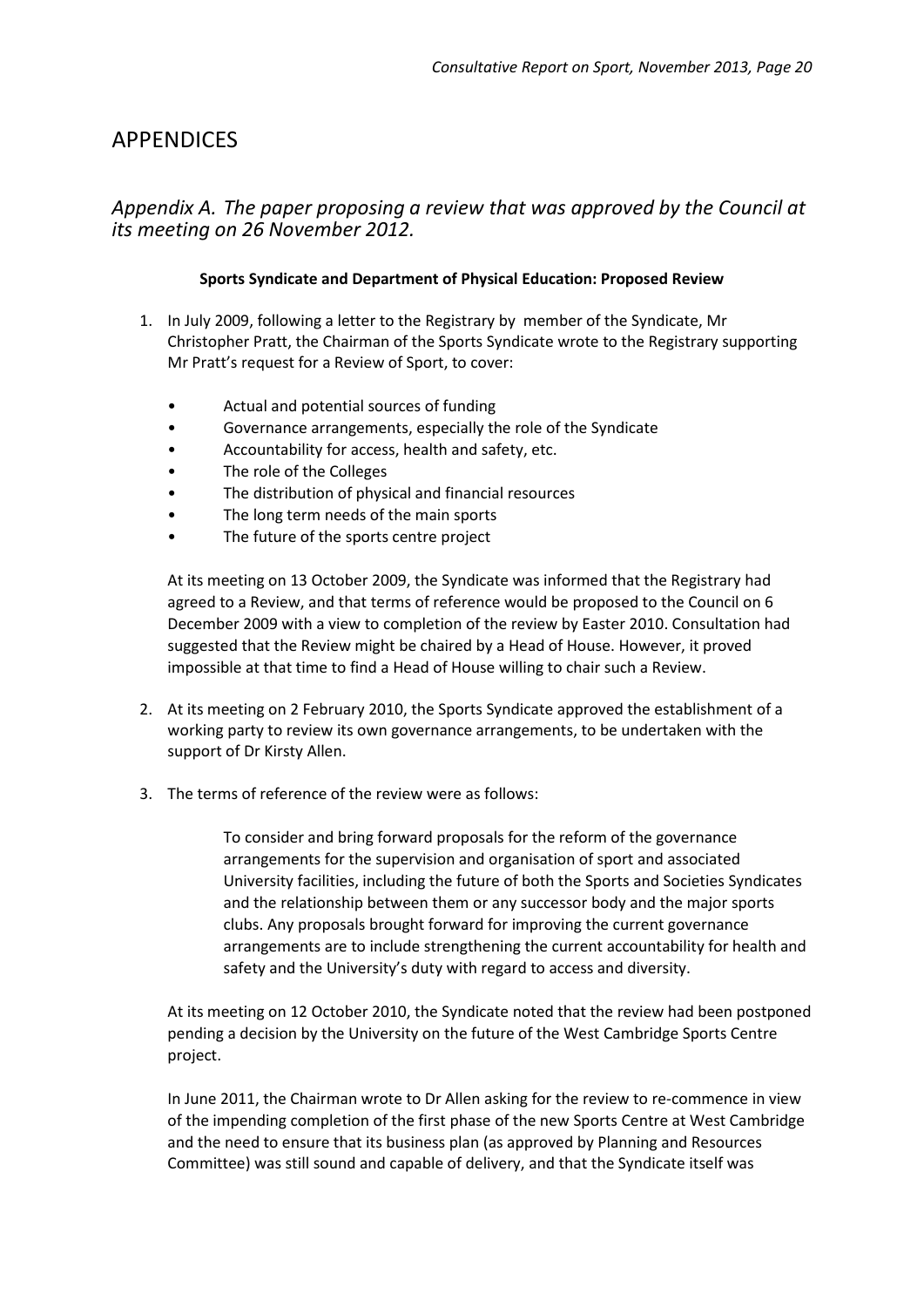properly constituted to have proper oversight of the implementation of the plan. Following discussion with the Registrary, the Chairman and the Director of Physical Education agreed that the next step was for the Director to review the strategy for sport and produce a paper which would inform the review of governance. This has not so far been achieved.

4. In April 2012, the Director recruited, on a voluntary basis, Dr Pat Marsh to assist him. Dr Marsh was Chair of the University's Women's Boat Club from 2003 to 2010 and a founding senior committee member of The Ospreys. Her business background has included a mix of executive and non-executive experience including co-ownership of Ace Coin Equipment Ltd., a non-executive directorship of Yorkshire Water, the Chairmanship of Birmingham Children's Hospital, and co-owner of Philip Treacy Ltd. At its meeting on 29<sup>th</sup> May 2012, the Syndicate approved the following terms of reference for a review assisted by Dr Marsh:

> 1. To consider and bring forward proposals for the reform of the governance arrangements for the supervision and organisation of sport and associated University facilities, including the future of the Sports Syndicate, or any successor body, and its relationship with the major sports clubs and the Societies Syndicate. Any proposals brought forward for improving the current governance arrangements are to include strengthening the current accountability for health and safety and the University's duties with regard to access and diversity.

> 2. To consider the future financial arrangements for sport in the University, including the annual budgets for the Sports Syndicate and the Department of Physical Education, and capital funding of sites and buildings, and the accountability arrangements for these.

3. To propose how a strategy for sport for the collegiate University might be developed and implemented through the proposed reformed governance arrangements.

4. To consider how improvements may be made in the short-term to the more effective use of existing sporting facilities across the collegiate University by improving co-operation and co-ordination for their use as a longer-term strategy for sport is developed.

5. To consider the current arrangements for the funding of sport where done jointly by the University and the colleges and the consequent distribution of resources for particular sports and whether improvements might be made.

6. To consider what arrangements need to be made for the management of the West Cambridge Sports Centre.

7. To consider the future phases of the West Cambridge Sports Centre project, and how these might be funded and delivered as part of a longer-term consideration of the need for sports facilities and the access to them across the collegiate University. 8. To consider the relationships between the Sports Syndicate, the Department of Physical Education, the Cambridge University Development Office and the Alumni Relations Office, and how these can be optimised for the benefit of fundraising for the West Cambridge Sports Centre and the Annual Fund which has been proposed to support the Syndicate's grant-making activity.

5. Dr Marsh interviewed a wide range of interested parties in the University, reviewed previous reports on the arrangements for sport in the University, and submitted an independent interim report to the Syndicate at its meeting on 9th October 2012.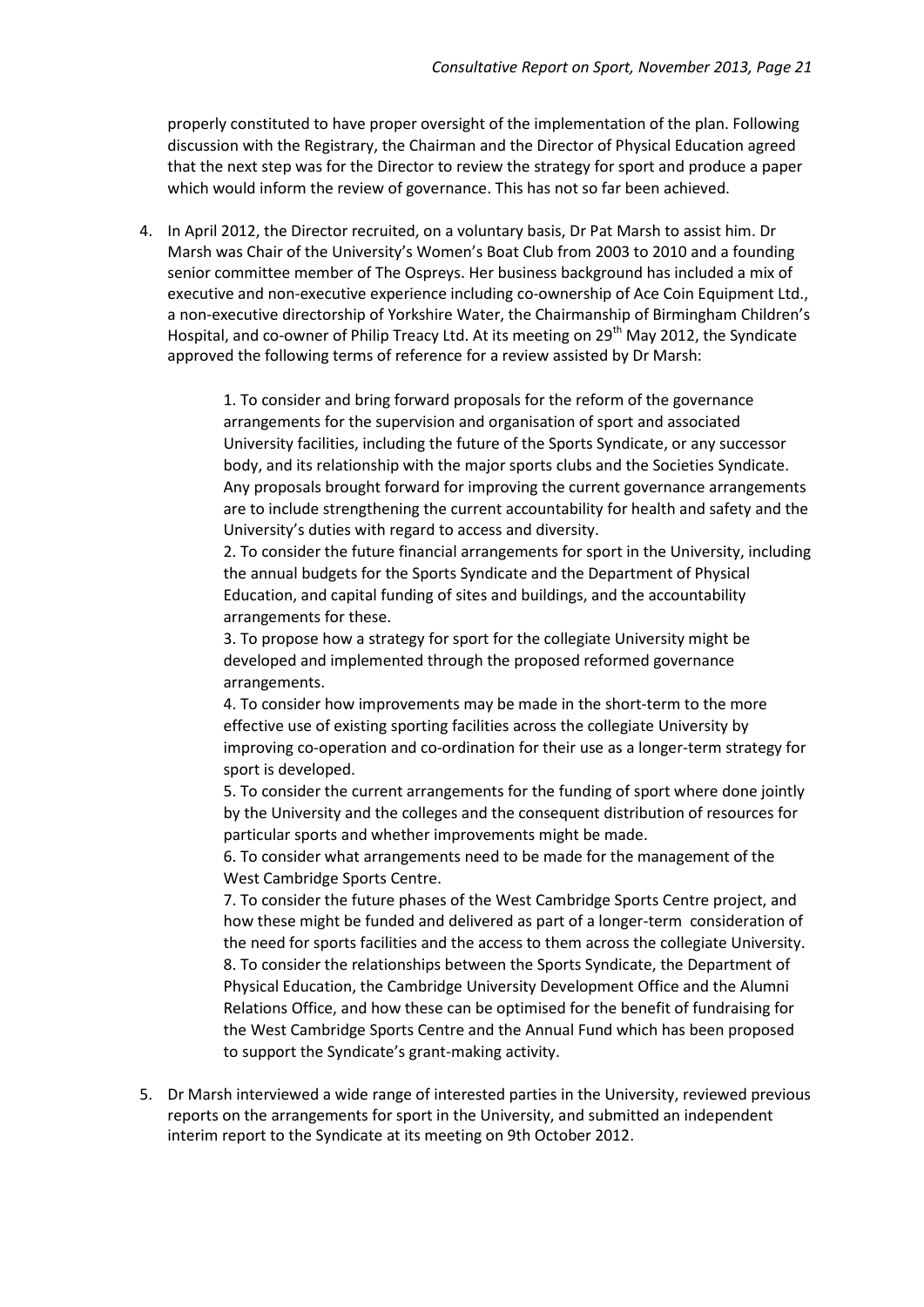- 6. In view of the findings made by Dr Marsh and the concerns expressed in her report, a majority of the Syndics came to a view that a wider review was required and one which was independently established by the University. Following the meeting of the Syndicate referred to above, its Chair, Ms Debbie Lowther, wrote to the Vice-Chancellor to inform him of its conclusions about the need for an independent review, having consulted the Registrary on the most appropriate way forward.
- 7. The Council is requested to consider if it is willing to undertake a review as requested by the Syndicate. The Vice-Chancellor has approached Professor Sanders who has indicated that he would be willing to chair a review group if the Council wishes to proceed. It is Professor Sanders' view that the group needs to be inclusive of College interests and include an external member to advise the University on the issues that need addressing. Working from those premises, the Council is requested to consider the composition of the proposed group. Suggested members are:

Professor Jeremy Sanders (chair) Mr Christopher Pratt (Acting Bursar of Jesus College) Mr Keith Zimmerman (Director of Student Administration and Services in the University of Oxford – this post has management responsibility for University sport) The Junior Proctor A member of the Council A student member (on the understanding that the group may have reserved business from time to time)

The group should wish to consult Dr Marsh, receive her report to the Sports Syndicate and draw upon her experience and findings in coming to its conclusions. The group will be supported through the Registrary's office.

8. The terms of reference for the group would be as follows:

To consider the current governance and oversight arrangements for sport in the University and to make recommendations to the Council

To consider the current arrangements for the management and funding of sport in the University and to make recommendations to the Council

The group will elicit views from the wider University and College and Sports Clubs' communities. The Regent House will be informed of the review and be invited to contribute.

The Chair of the Sports Syndicate has been consulted about the arrangements for the review, the proposed structure of membership and the terms of reference and is content it should proceed on this basis.

9. In order to address the question of the soundness of the business plan for the Sports Centre and to monitor its implementation, a separate group has been established to report back to the Planning and Resources Committee and to provide assurance as part of the annual planning procedures for Physical Education

*Ms Debbie Lowther, Chair of the Sports Syndicate Dr J W Nicholls, Registrary*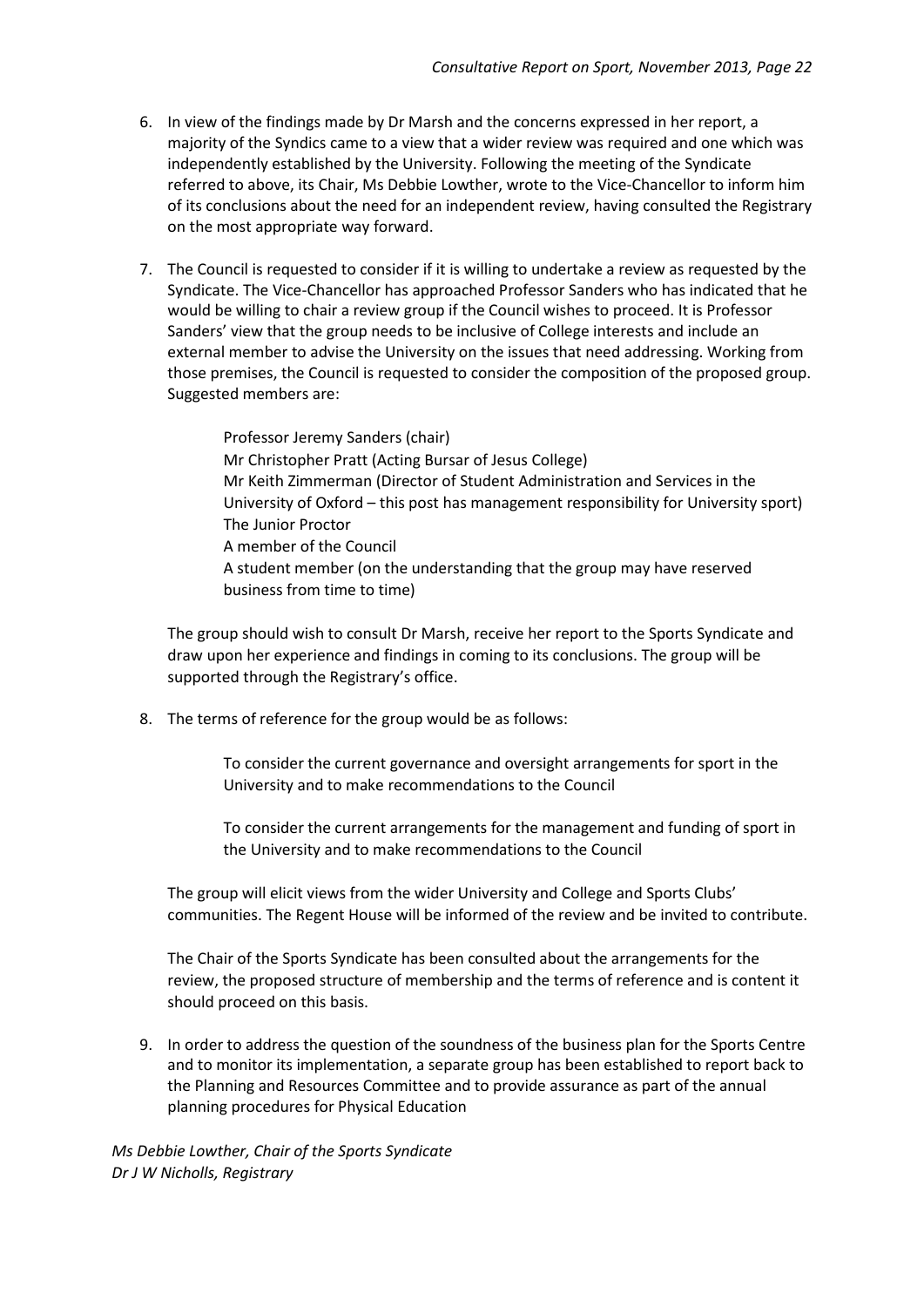# <span id="page-22-0"></span>*Appendix B. Briefing documents considered by the review committee.* Statutes and Ordinances (pp136/7)

Yale Report (1973)

McCrum Report (1982)

Marsh Draft Report (2012)

Briefing report from Deborah Lowther, Chair of the Sports Syndicate

Briefing report from Tony Lemons, Director of Physical Education

Southern Universities Management Service Report into Sport at Oxford University (2012)

University of Cambridge Sports Yearbook 2013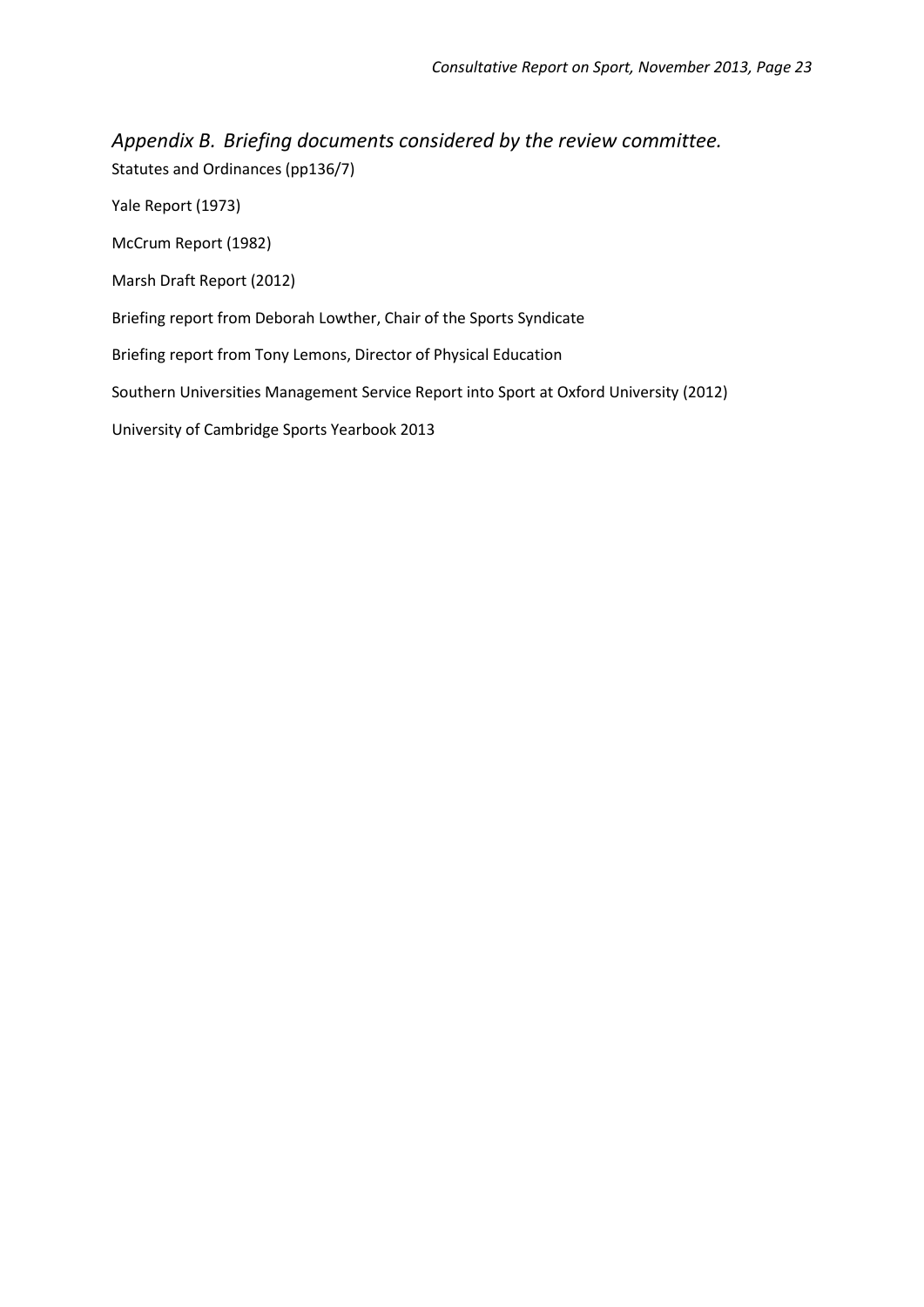#### <span id="page-23-0"></span>*Appendix C. List of interested parties who were approached to submit evidence to the review committee (in addition to the general invitation published in The Reporter).*

Cambridge University Students' Union Graduate Union College Bursars College Heads of House College Senior Tutors Sports Clubs Blues Committee Women's Blues Committee Hawks Ospreys Societies Syndicate Careers Syndicate University Library Syndicate Fitzwilliam Museum Syndicate Gillian Luff, Licensing Office Pat Marsh Secretaries of Schools, to cascade to Departments and Faculties 'Central Administrators' Non School Institutions Deborah Lowther Tony Lemons Wilberforce Road committee Fenners committee Joanna Cheffins, Legal Services Office Antoinette Jackson (Chief Executive, Cambridge City Council) PdOC UNISON Unite UCU The University Social Club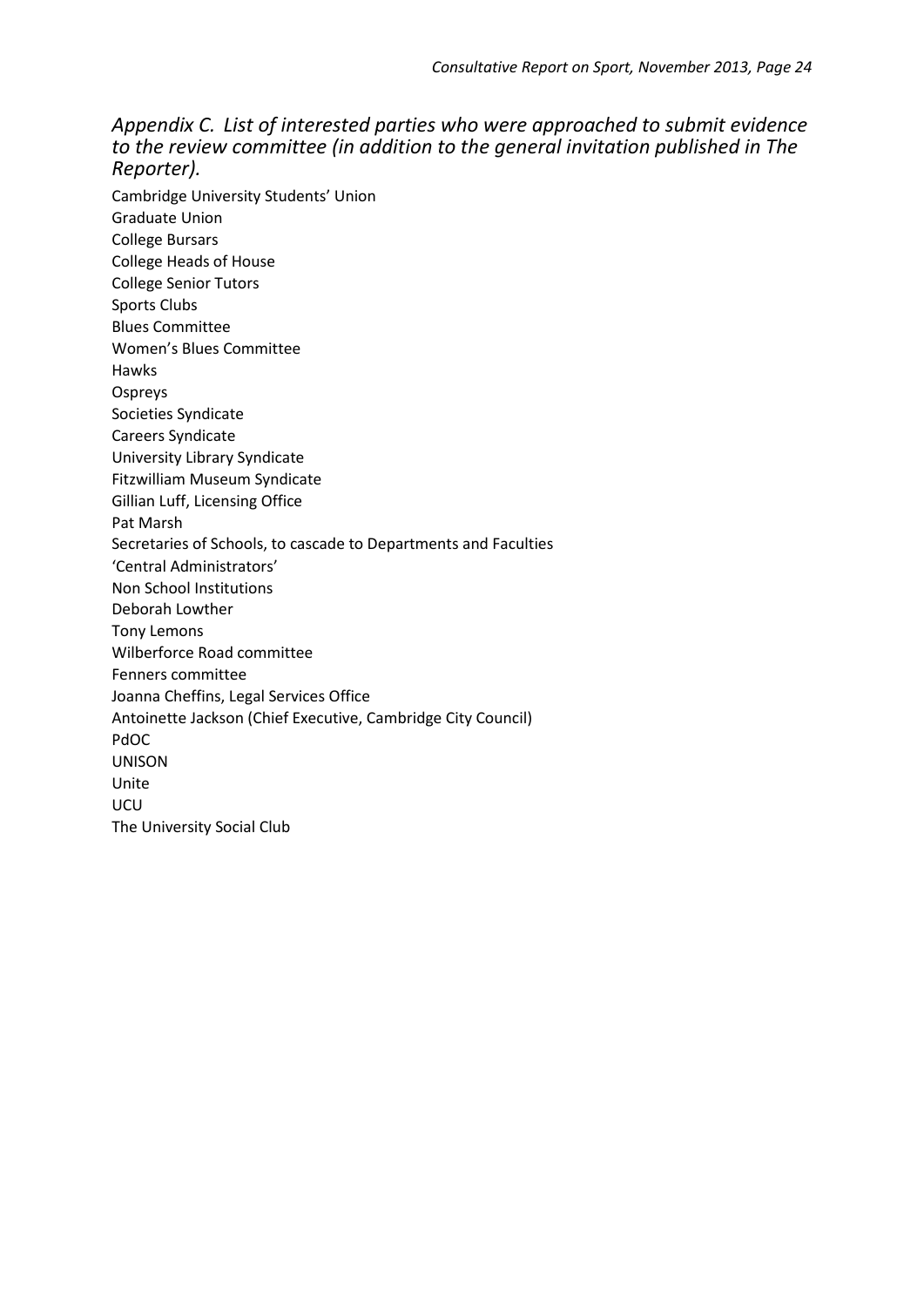<span id="page-24-0"></span>*Appendix D. List of those who provided written evidence to the review committee* 

Robert Asher Jim Bellingham Sarah Botcherby, Human Resources Division Judith Bunbury Geoffrey Cass Gordon Chesterman, Careers Service Simon Cornish, Department of Physical Education Cambridge University Students' Union (CUSU) Jeremy Fairbrother, Real Tennis Club and Sports Syndicate Maya Ghoussaini, PdOC Society Tejas Guruswami, Ultimate Club Bill Harris, Ice Hockey Holly Hedgeland, Cambridge University Combined Boat Clubs Will Hudson Julian Hunt Austin Jessop (and Mark Bailey), Cambridge University Rugby Football Club Mark Johnston, Cambridge University Polo Club Chris Kerr Joan Lasenby Tony Lemons, Director of Physical Education LGBT+ (CUSU) John Little (and Simon Summers), Football Club and Sports Syndicate Gillian Luff, Licensing Office Pat Marsh Duncan McCallum, Academic Division Dick McConnel Karen Pearce, Assistant Director of Physical Education Tom Ridgman, Cruising Club Mike Rose Tom Scrase Kenneth Siddle, Cricket Club Susan Smith, Mistress, Girton College Mathias Sorieul 'The Tab' (Chris McKeon) Liisa Van Vliedt Tom Walston, Estate Management Michael Waring Richard Wheater Ian Wilson, Hockey Club David Yates, Chair of the Careers Syndicate